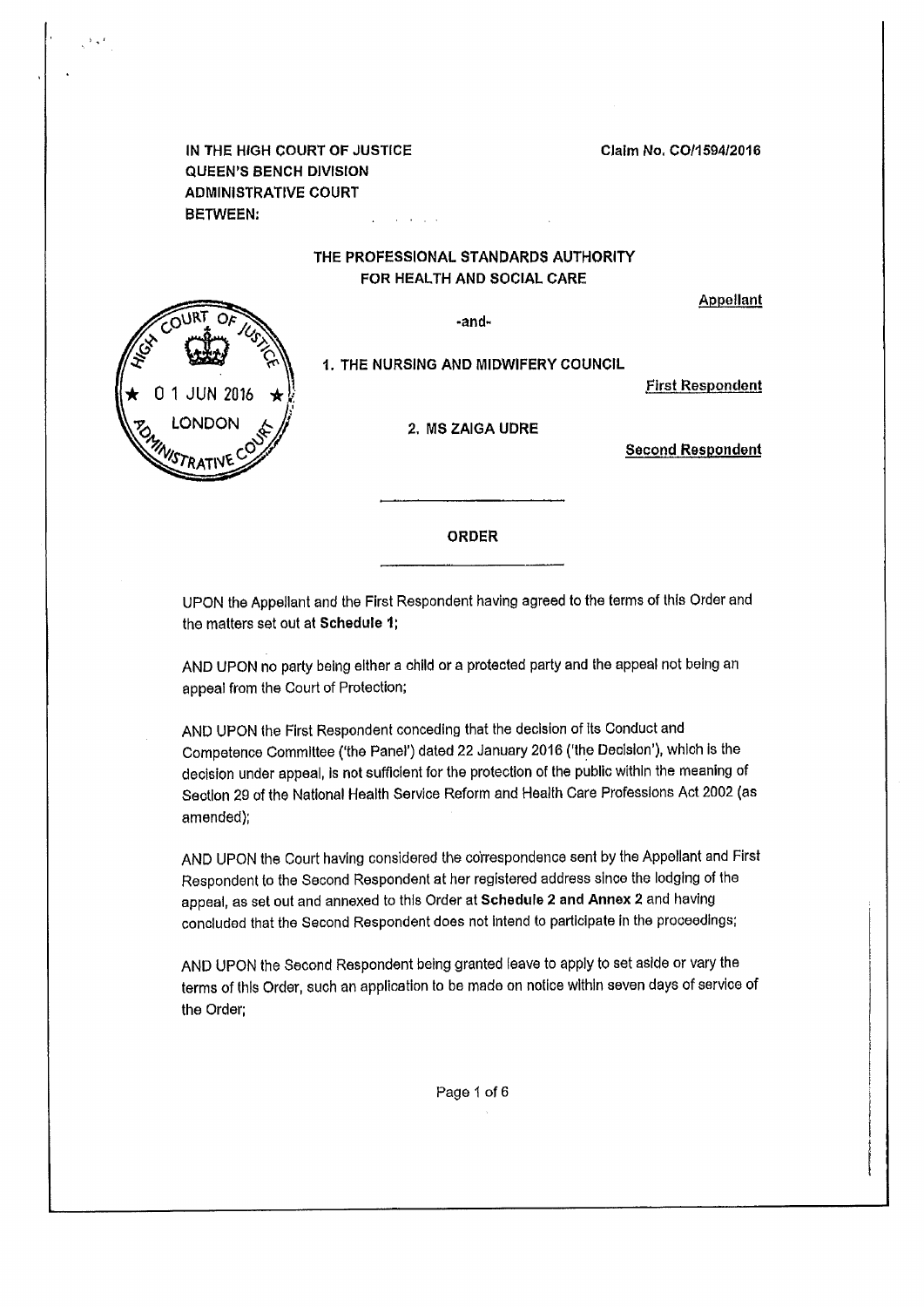#### IT IS ORDERED THAT:

- 1, The Appeal is allowed;
- 2. The Decision is quashed and substituted with an order for striking-off;
- 3, The First Respondent shall pay the Appellant's reasonable costs of the appeal up to the date of this Order, to be assessed if not agreed;
- 4. The hearing listed for 5 July 2016 Is vacated.

Dated this 12<sup>th</sup> day of May 2016

 $2002$ 

KATHERING ANNA STEELE Souc.moz.

CAPSTICKS SOLICITORS LLP 1 St George's Road Wimbledon London SW19 4DR

52  $\sim$ 

NURSING AND MIDWIFERY COUNCIL 1<sup>ST</sup> Floor 1 Kemble Street London WC2B 4AN

Solicitors for the Appellant For the First Respondent

**SWEET AND START OFFICE** •ilODfcN **VIMMISTRATIVE COURT** 

By the Court

Page 2 of 6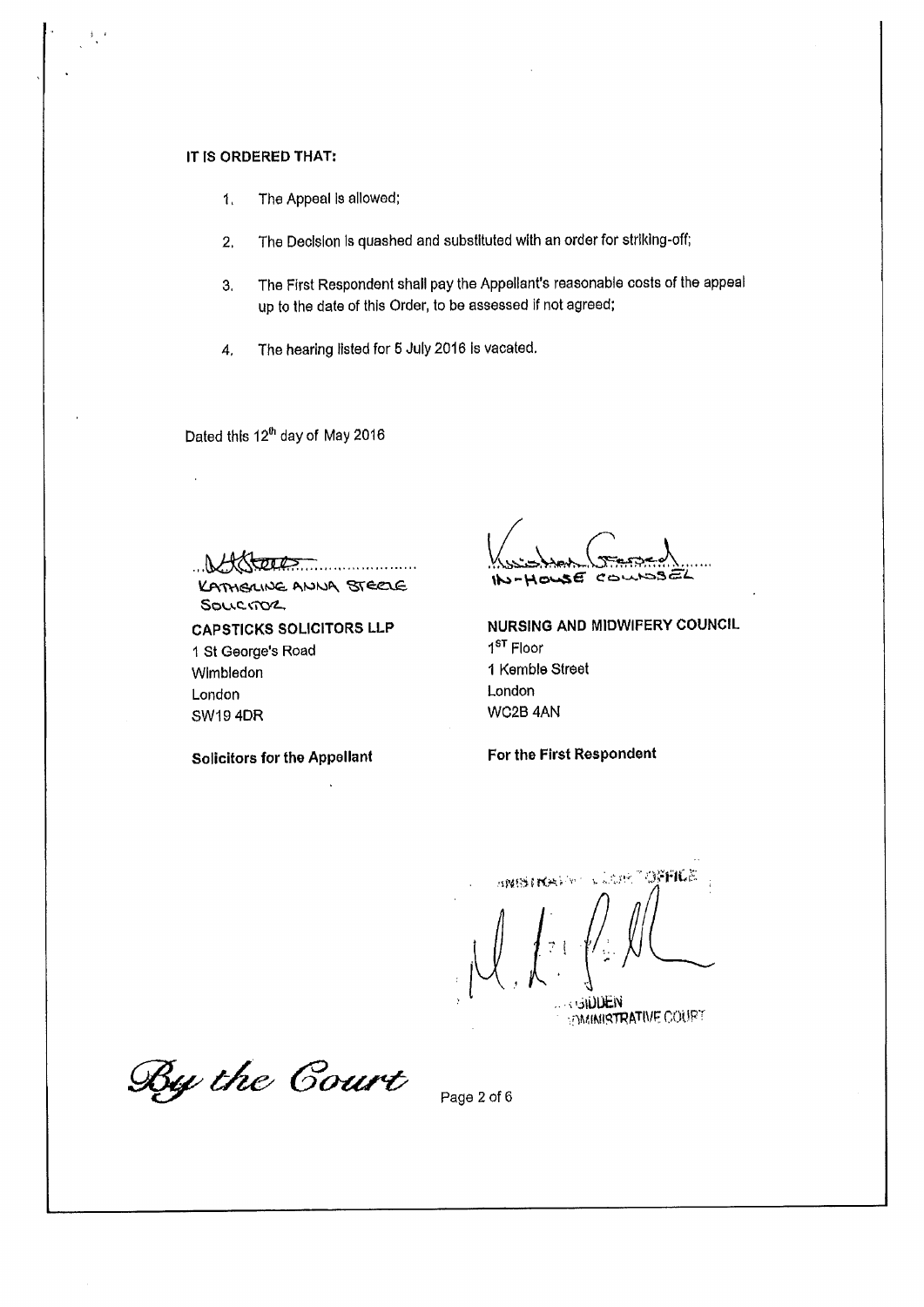#### Schedule 1

- 1. The Second Respondent is a registered nurse.
- 2. On 22 January 2016, the Panel of the First Respondent reached the Decision, which included a finding that the Second Respondent fitness to practise is impaired by reason of misconduct and the imposition of a 12 month suspension order on the Second Respondent's registration.
- 3. The Second Respondent did not attend the hearing before the CCC and was not represented. The Second Respondent did not make written submissions to the Panel.
- 4. The Appellant appealed against the Decision. The Appellant's Grounds of Appeal are attached to this Schedule as Annex 1.
- 5. The First Respondent concedes the appeal and agrees that the Decision should be quashed and substituted with an order for striklng-off.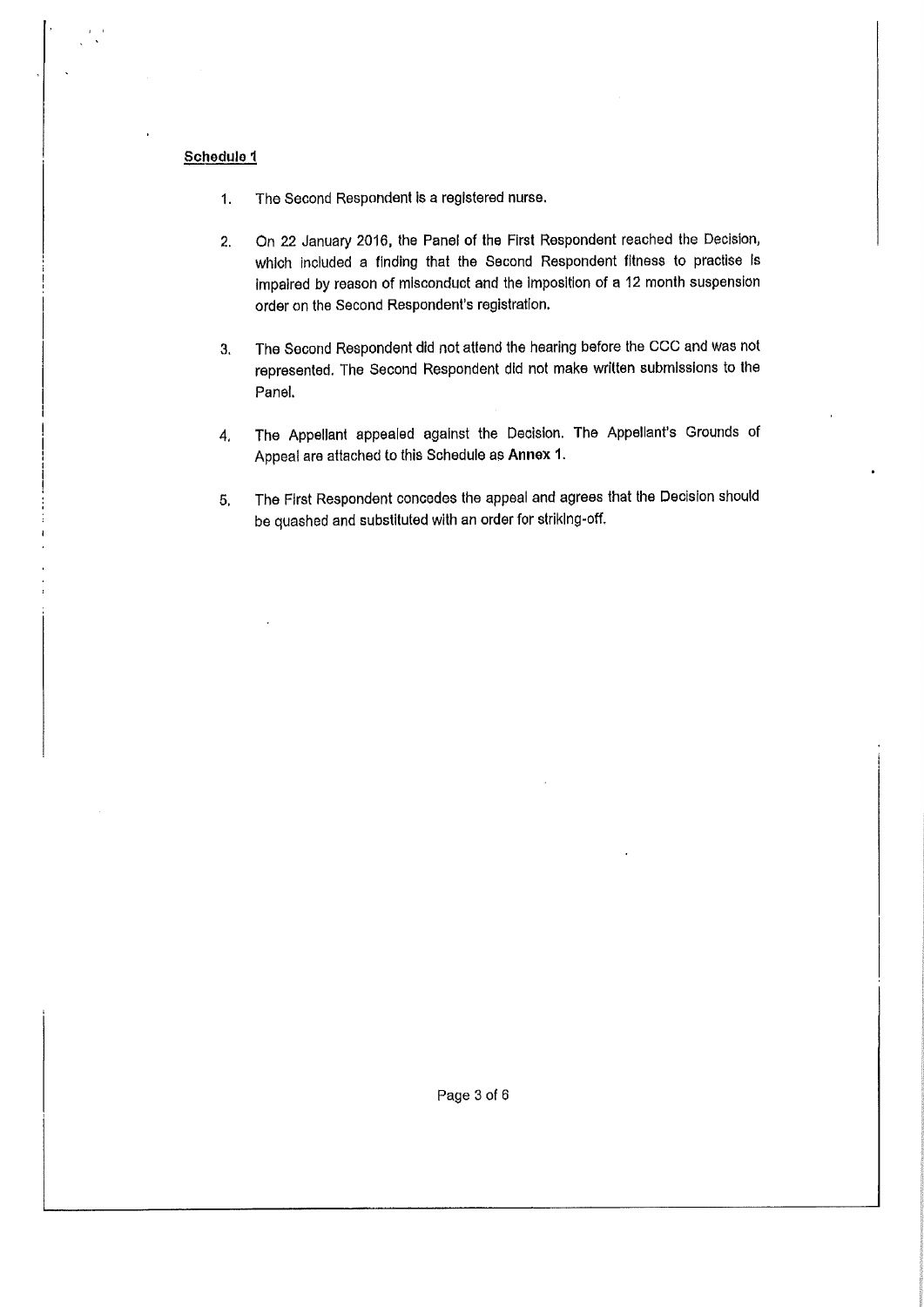#### Schedule 2

Correspondence with the Second Registrant as follows:

- 1. Letter from the Appellant to the Second Respondent dated 21 March 2016, notifying of decision to appeal
- 2. Letter from Capsticks on behalf of the Appellant to the Second Respondent dated 24 March 2016, enclosing Appellant's Notice and Grounds of Appeal
- 3, Letter from Capsticks on behalf of the Appellant to the Second Respondent, dated 15 April 2016, enclosing letter from the Court In relation to listing
- 4. Letter from the First Respondent to the Second Respondent, dated 19 April 2016 notifying of the Second Respondent's position in relation to the appeal and seeking a response by 3 May 2016
- 5, Letter from Capsticks on behalf of the Appellant to the Second Respondent, dated 21 April 2016, requesting the Second Respondent's position in relation to the appeal by 3 May 2016
- 6. Letter from Capsticks on behalf of the Appellant to the Second Respondent, dated 5 May 2016, enclosing letter from the Court confirming listing date

 $\label{eq:2} \mathcal{L}^{\text{max}}_{\text{max}} = \mathcal{L}^{\text{max}}_{\text{max}}$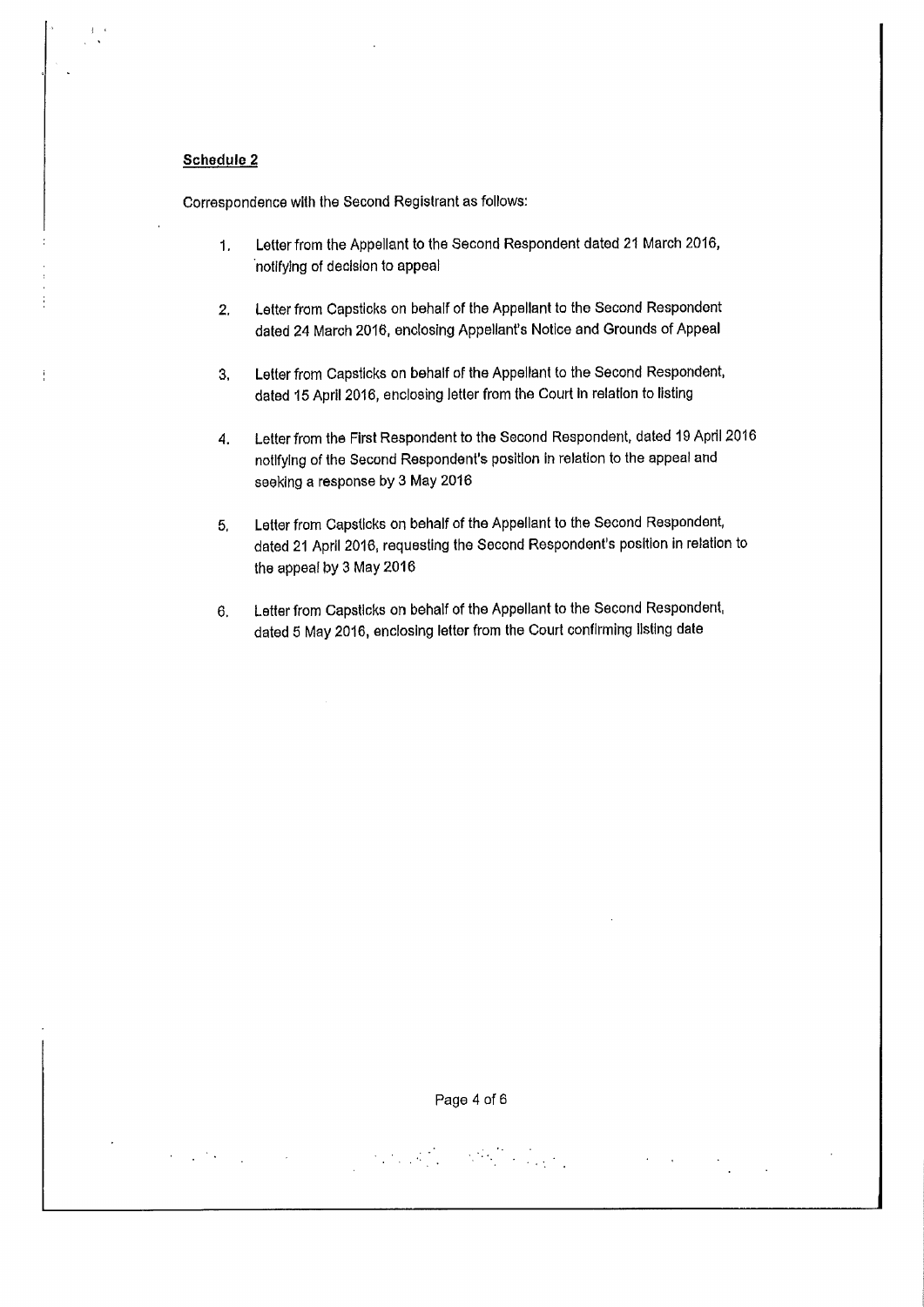### Annex 1

 $\overline{16}$ 

 $\mathbf{I}$ 

### Grounds of Appeal

Page 5 of 6

 $\overline{a}$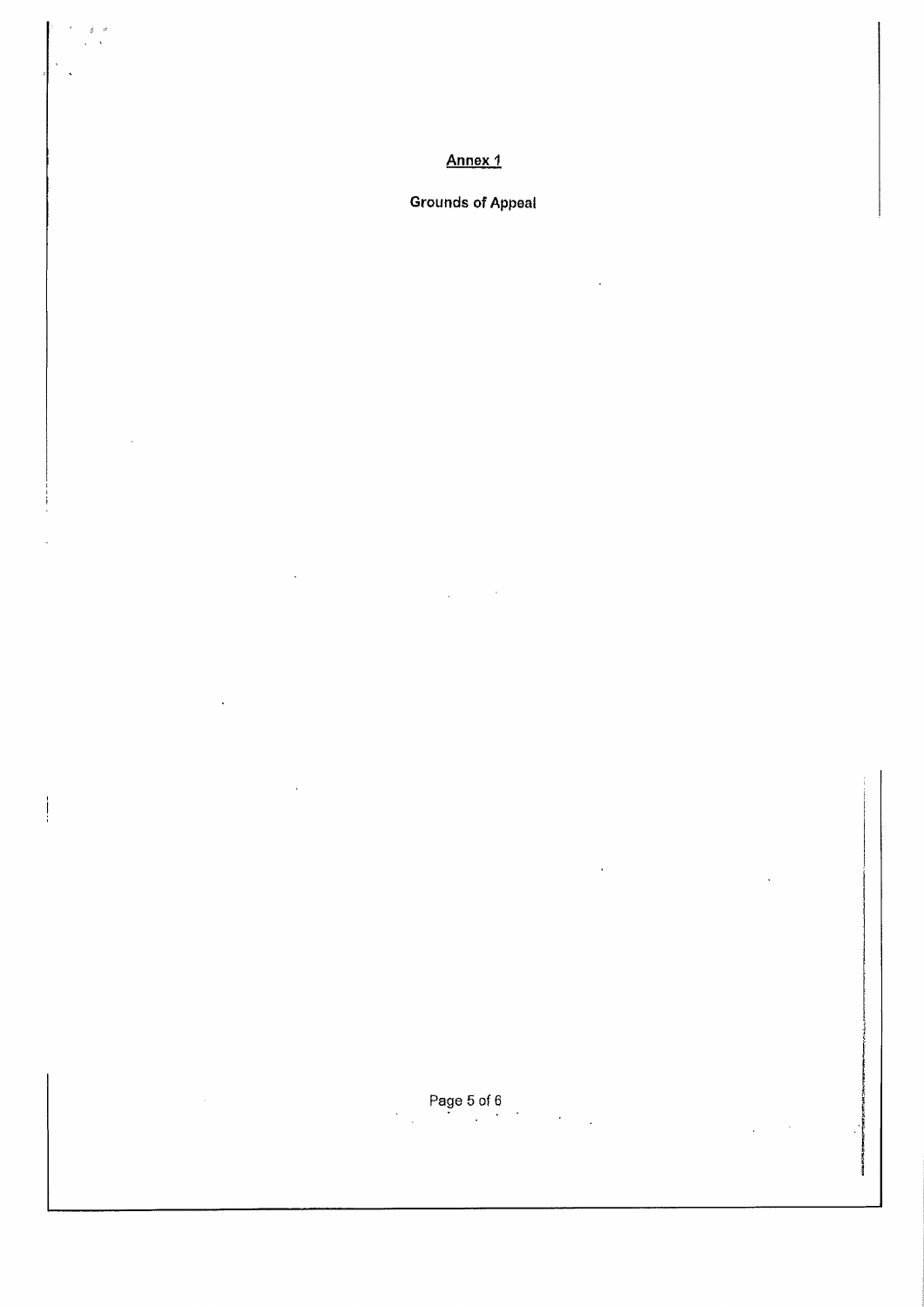BETWEEN:-

### THE PROFESSIONAL STANDARDS AUTHORITY FOR HEALTH AND SOCIAL CARE

Appellant

-and-

### (1) THE NURSING AND MIDWIFERY COUNCIL (2) MS ZAIGA UDRE

Respondents

#### GROUNDS OF APPEAL

#### **Introduction**

- 1. This is an appeal under section 29 of the National Health Service Reform and Health Care Professions Act 2002 ("the 2002 Act") against a decision of the Conduct and Competence Committee ("the Committee") of the Nursing and Midwifery Council ("the NMC").
- 2. Ms Zaiga Udre, the Second Respondent ("the Registrant"), is a nurse. The Registrant came before the Committee on  $20 - 22$  January 2016. It found that while employed as a registered nurse at a care home and carrying out a night shift there on 3 March 2013 the Registrant allowed a non-staff member unrestricted access to the home, to drink alcohol there, to view and/or enter residents' rooms, view personal care being carried out and have the opportunity to view confidential information. It also found that the Registrant consumed and/or was under the influence of alcohol at the material time. The Committee found that the Registrant's fitness to practise was impaired by reason of her misconduct and imposed on her an order for suspension for 12 months. It is that decision which is the subject of this appeal.

CO/

1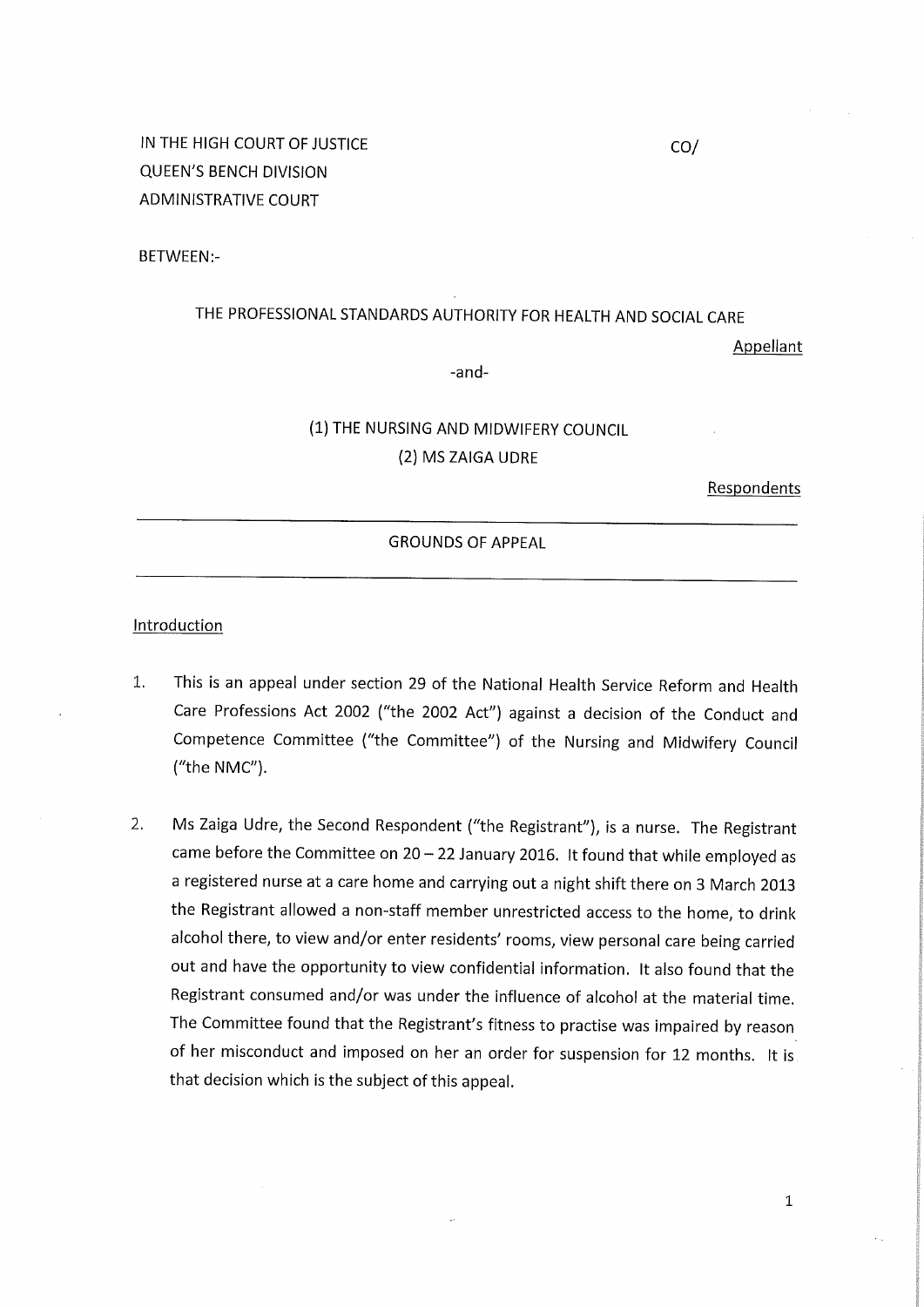#### Summary grounds of appeal

- 3. The Professional Standards Authority for Health and Social Care ("the Authority") has referred this case to the High Court on the grounds that:
	- a. the Committee gave insufficient consideration to the aggravating features of the case, in particular, the Registrant's failure to engage with the disciplinary process, and the emotional harm caused by her misconduct;
	- b. the Committee placed undue or disproportionate weight on factors which they characterised as mitigating, for example, the non-staff member's inability to read English, which was not, properly analysed, significant;
	- c. the Committee took an inconsistent and/or irrational approach to the issue of whether the Registrant had insight and posed a risk of repetition of her misconduct, alternatively failed to give sufficient reasons;
	- d. the Committee failed to act in accordance with, or give sufficient regard to, the NMC's Indicative Sanctions Guidance ("ISG"), in particular, the presence of three features of the case that were indicators for striking off, and the presence of two features of the case that were indicators that suspension was insufficient;
	- e. the Committee failed to give adequate reasons for its departure from the ISG, such departure requiring the giving of reasons;
	- f. the Committee irrationally relied on what it appeared to consider could be the outcome of a subsequent review hearing, namely, striking off, while only imposing a suspension upon the Registrant.

#### **Background**

#### The NMC's Code

4. The NMC's Code includes the following:

You must treat people as individuals and respect their dignity...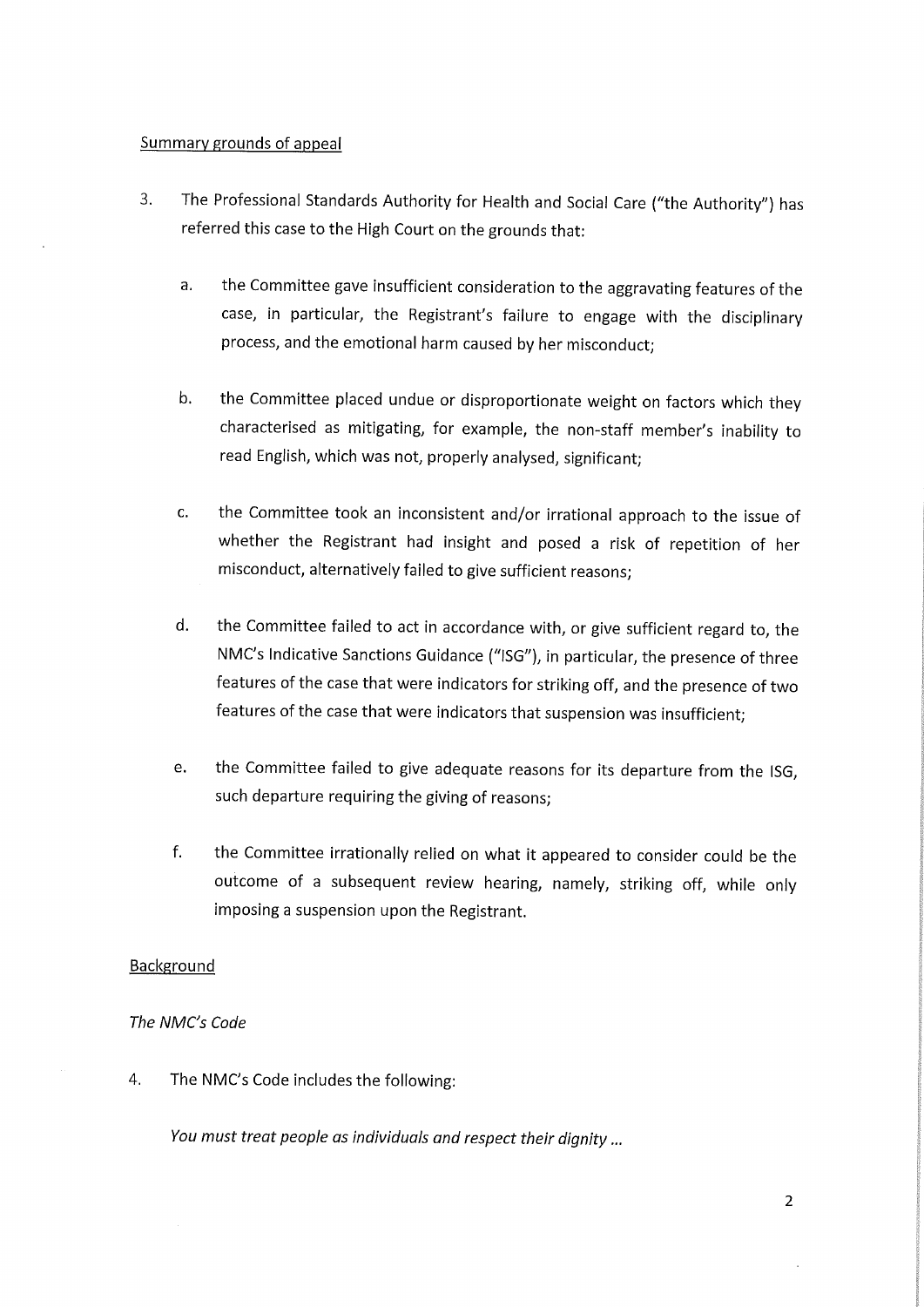You must respect people's right to confidentiality... You must deliver care based on the best available evidence or best practice ... You must uphold the reputation of your profession at all times

The ISG

5. The NMC's ISG includes the following:

[A striking-off order] is likely to be appropriate when the behaviour is fundamentally incompatible with being a registered professional, which may involve any of the following...

Serious departure from the relevant professional standards ...

Doing harm to others or behaving in such a way that could foreseeably result in harm to others, particularly patients... Harm may include ... emotional... harm ...

Abuse of ... trust ... violation of the rights of patients, particularly in relation to vulnerable patients...

Persistent lack of insight into the seriousness of actions or consequences

[An order for suspension would be appropriate where]... No evidence of harmful deep-seated personality or attitudinal problems

 $\ddotsc$ 

The panel is satisfied that the nurse or midwife has insight and does not pose a significant risk of repeating behaviour...

The disciplinary proceedings and the Committee's decision

- 6. The Registrant did not participate in the NMC's disciplinary process and did not attend the hearing. However, the Committee made no reference in its reasons as to sanction to the Registrant's lack of engagement with the NMC over the course of the disciplinary process, nor to the fact that when the NMC had made contact with her she had been "abusive".
- 7. The circumstances of the Registrant's misconduct included the fact found by the Committee that a patient suffered emotional harm as a result of her misconduct in that she screamed at the man whom the Registrant had allowed to enter her room.

3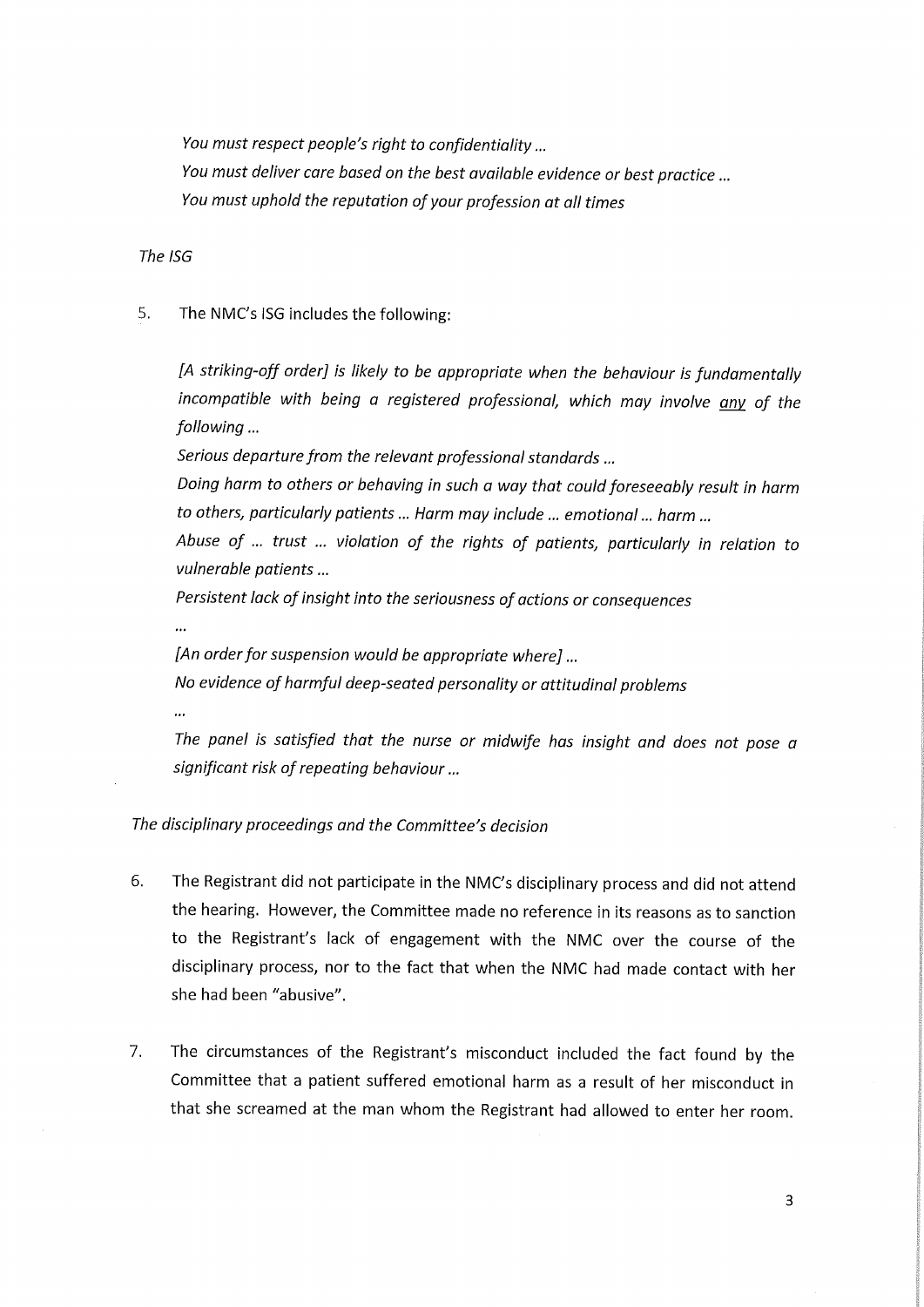The Committee however did not identify this as an aggravating factor when considering sanction.

- 8. There was limited, and conflicting, evidence before the Committee as to whether the non-staff member who had the opportunity to view confidential material was able to read English. The Committee apparently failed to consider that the gravamen of this aspect of the Registrant's misconduct was the creation of a'risk of disclosure rather than whether or not the person to whom personal information was made available could read English.
- 9. The Committee noted that: "Ms Udre has not provided the panel with any evidence whatsoever of insight or remediation". It stated that it "was unable to identify evidence of any real insight on Ms Udre's part or an appreciation of the seriousness of her conduct". The Registrant, when asked about the events in the context of an internal disciplinary process, a transcript of which was before the Committee, displayed a real failure to understand the seriousness of her misconduct and the Committee found that she did not accept personal responsibility for the incident. The Committee also stated that: "the risk of repetition remains very high indeed". However, the Committee later stated when considering sanction that there had "not been any evidence to suggest that Ms Udre has any deep seated or attitudinal problems".
- 10. The Committee considered the ISG and identified the presence of three factors, any of which, the ISG provides, would justify striking off. However, it did not explain why the Registrant should nevertheless not be struck off. It also identified the presence of two factors, either of which, the ISG provides, would make suspension inappropriate. However, it did not explain why the Registrant should nevertheless be suspended.
- 11. The Committee stated that: "A period of 12 months [suspension] would allow Ms Udre possibly her last and final opportunity to engage with the regulatory process. The panel wished to make it clear that by failing to engage, and by failing to provide evidence of her insight and any remediation she has undertaken since the incident, there remains a very real risk of Ms Udre being struck-off the register when the suspension order is reviewed prior to its expiry". The Committee did not explain why, in the case of a Registrant who displayed no insight and provided no evidence of an

ju.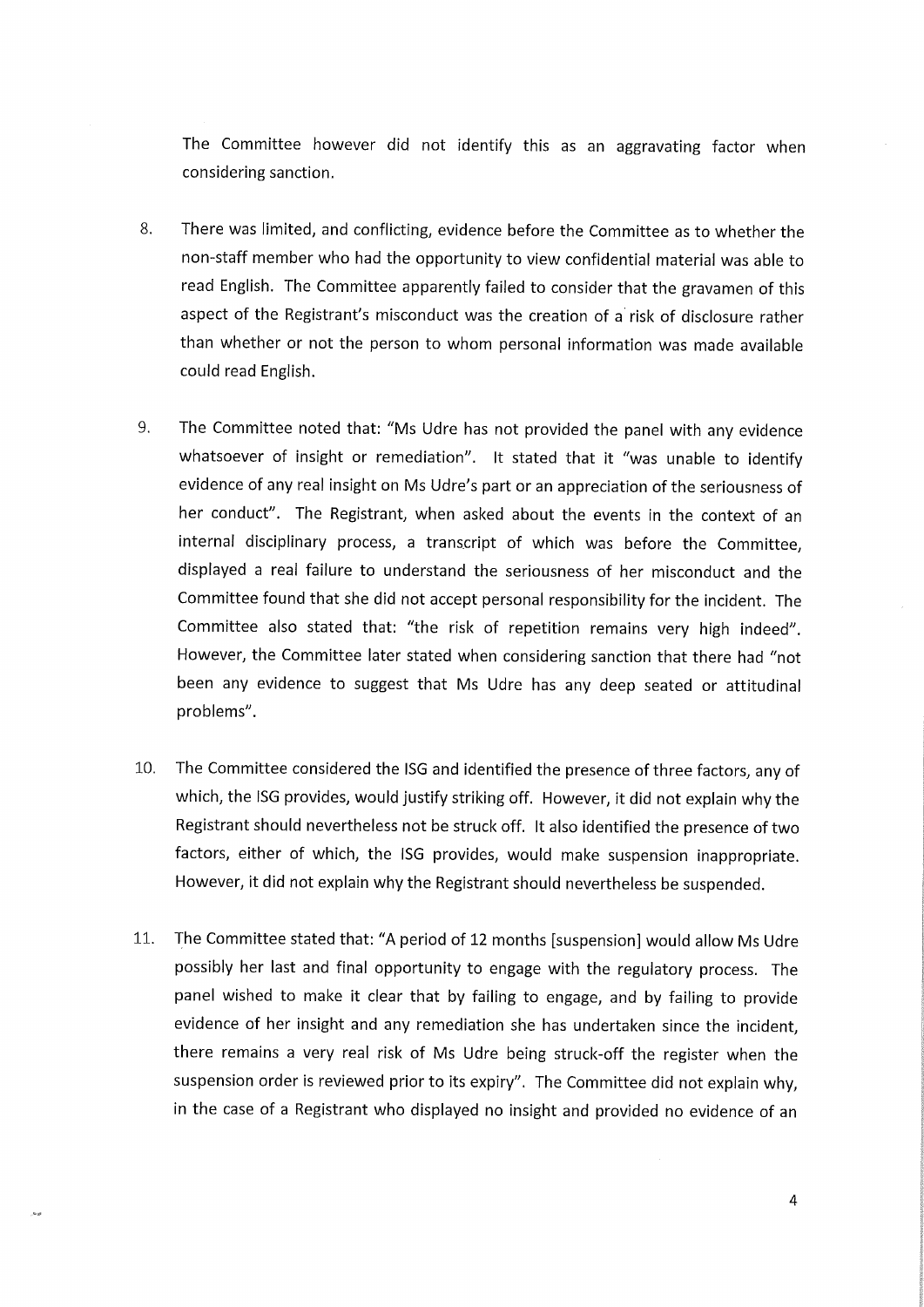intention to develop such insight, she should be given a "last chance" to demonstrate it when its absence is a fundamental indicator for striking off.

#### The law relating to this appeal

- 12. The Committee's decision was a "relevant decision" under section 29(1)(i) of the 2002 Act.
- 13. Pursuant to section 29(4) of the 2002 Act (as amended by the Professional Standards Authority for Health and Social Care (References to Court) Order 2015), the Authority may refer a case to the High Court where it considers that:

"the decision is not sufficient (whether as a finding or a penalty or both) for the protection of the public."

14. By section 29(4A) of the 2002 Act consideration of whether a decision is sufficient for the protection of the public involves consideration of whether it is sufficient:

 $''(a)$  to protect the health, safety and well-being of the public; (b) to maintain public confidence in the profession concerned; and (c) to maintain proper professional standards and conduct for members of that profession."

- 15. Where a case is referred to the High Court, it is to be treated as an appeal (section 29(7) of the 2002 Act). Under section 29(8) of the 2002 Act, the Court may:
	- "(a) dismiss the appeal,
	- (b) allow the appeal and quash the relevant decision,

(c) substitute for the relevant decision any other decision which could have been made by the committee or other person concerned, or

(d) remit the case to the committee or other person concerned to dispose of the case in accordance with the directions of the court, and may make such order as to costs... as it thinks fit."

16. The Court may also allow an appeal where there has been serious procedural or other irregularity such that it is not possible to determine whether the decision as to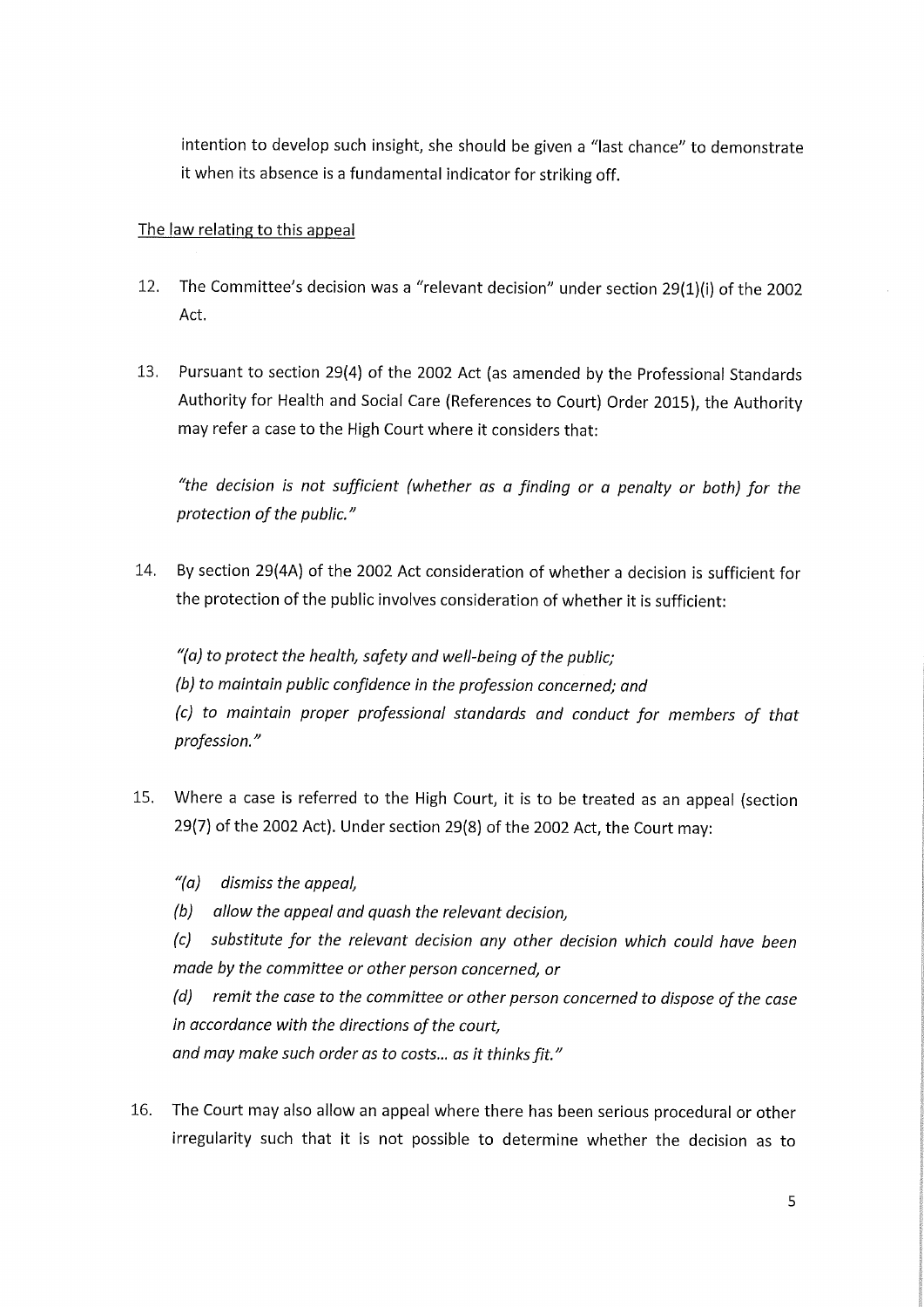sanction was unduly lenient or not, and this may include failure to provide adequate reasons for a decision (CRHP v (1) GDC (2) Marshall [2006] EWHC 1870 (Admin) at [31]  $-[32]$ .

17. A committee that departs in its approach from its indicative sanctions guidance should give reasons for doing so  $(R / Jackson)$  v GMC [2013] EWHC 2595 (Admin) and Professional Standards Authority v HCPC and Williamson [2015] EWHC 2420 (Admin) at [26]-[32].

#### Grounds of appeal

- 18. The Committee gave insufficient consideration to the aggravating features of the case when deciding upon sanction. Firstly, the Registrant had wholly failed to engage with the disciplinary process, save only to be verbally abusive to an NMC staff member. Secondly, the Committee had found that the Registrant had caused emotional harm by her misconduct, but failed to mention it when identifying the aggravating factors that were relevant to sanction, even though such a factor is expressly identified in the ISG.
- 19. The Committee placed undue or disproportionate weight on factors which they characterised as mitigating, for example, the non-staff member's inability to read English, which was not, properly analysed, significant. The key issue was whether the Registrant had exposed patients to a risk of harm, not whether the harm had in fact crystallised. Further, and in any event, the evidence as to whether or not the nonstaff member could read English was far from clear and did not justify an express finding that the breach of confidentiality was only "technical".
- 20. The Committee took an inconsistent approach to the issue of whether the Registrant had insight and posed a risk of repetition of her misconduct. As set out above, the Committee found that there was no evidence of insight, a failure to take responsibility when confronted with the misconduct and a very high risk of repetition. Despite that constellation of findings, the Committee concluded that there was no evidence of deep-seated or attitudinal problems. This was inconsistent and irrational. Alternatively the Committee's reasons were inadequate.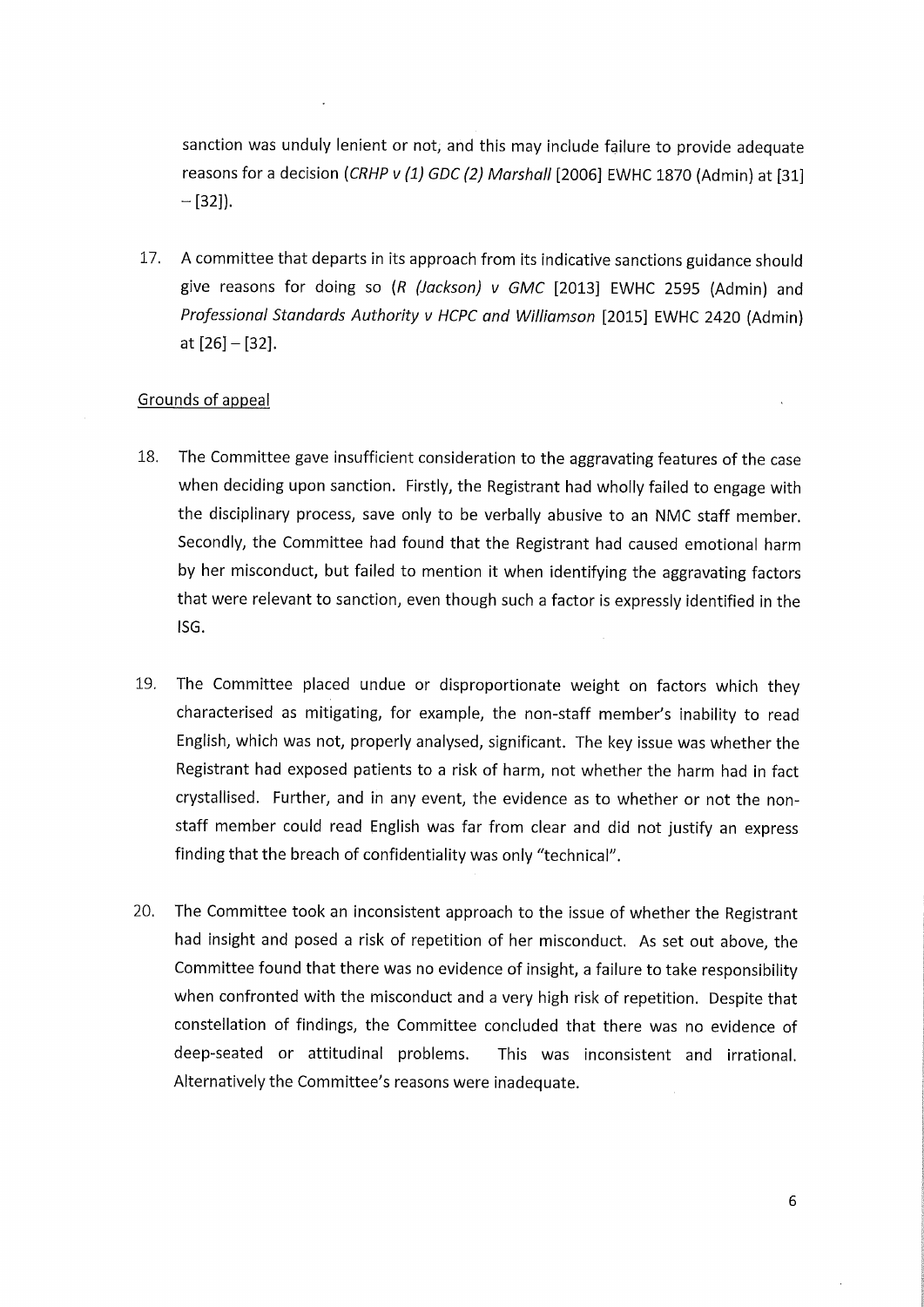- 21. The Committee failed to act in accordance with, or give sufficient regard to, the NMC's Indicative Sanctions Guidance ("ISG"). First, at least three features of the case that were indicators for striking off were present  $-$  departure from professional standards set down in the Code, doing harm to others, abuse of trust and persistent lack of insight - but the Registrant was not struck off. Second, two features of the case that were indicators that suspension was insufficient were present  $-$  deep-seated personality or attitudinal problems and a significant risk of repetition - but the Registrant was suspended.
- 22. The Committee failed to give adequate reasons for its departure from the ISG, such departure requiring the giving of reasons as set out above.
- 23. The Committee irrationally relied on what it appeared to consider could be the outcome of a subsequent review hearing, namely, striking off, while only imposing a suspension upon the Registrant.

### Relief

- 24. For the reasons set out above, the Authority respectfully asks the Court to allow this appeal, quash the decision of the Committee, and:
	- a. Substitute an order for striking off; or
	- b. Alternatively, remit the matter to the Committee with such directions as the Court thinks fit; and
	- c. In any event, order the First and/or Second Respondents to pay the Appellant's costs.

FENELLA MORRIS QC Counsel on behalf of the Authority 39 Essex Chambers 23 March 2016

7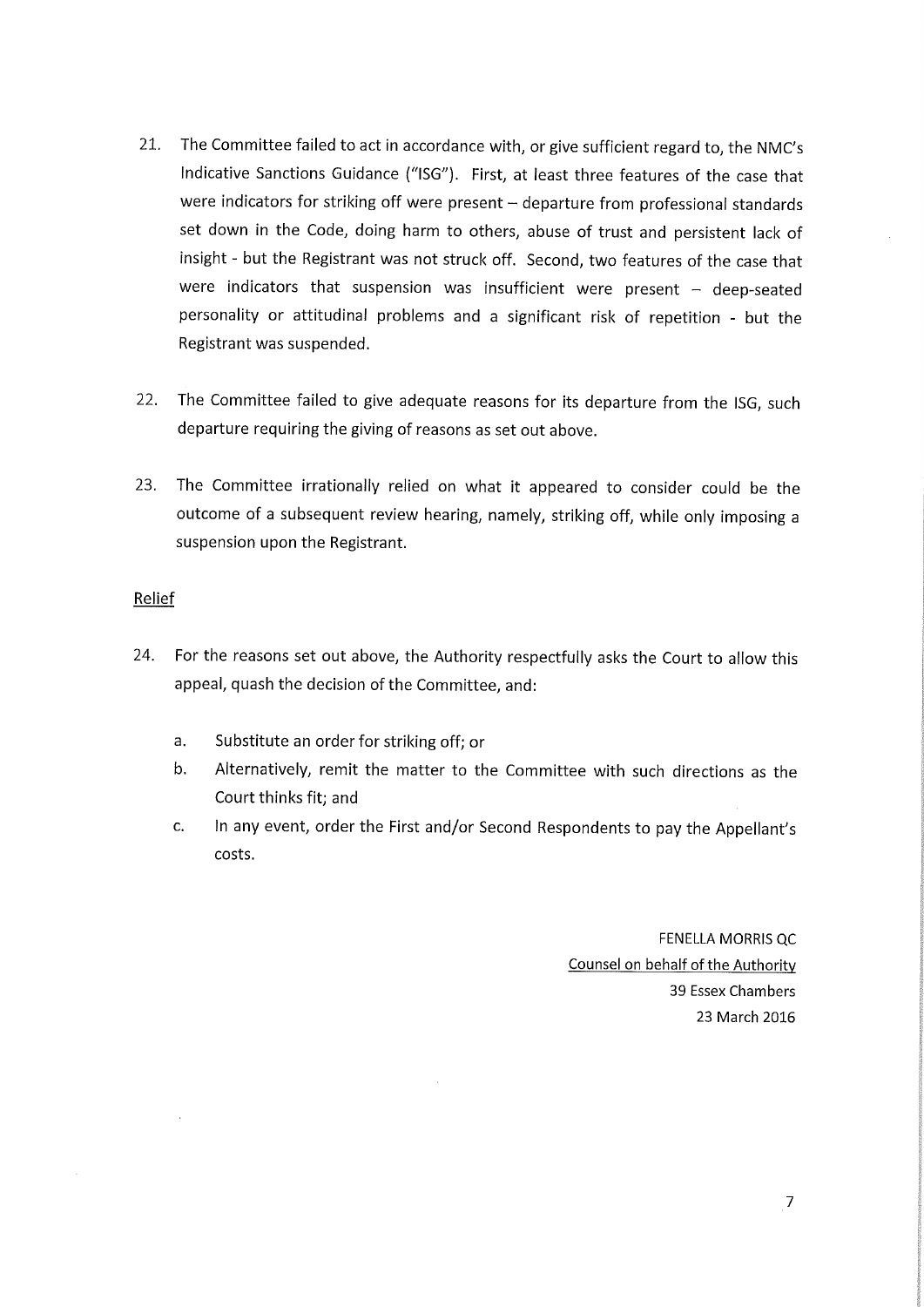### Annex 2

l.

## Copy correspondence listed at Schedule 2 with proof of postage (excluding enclosures)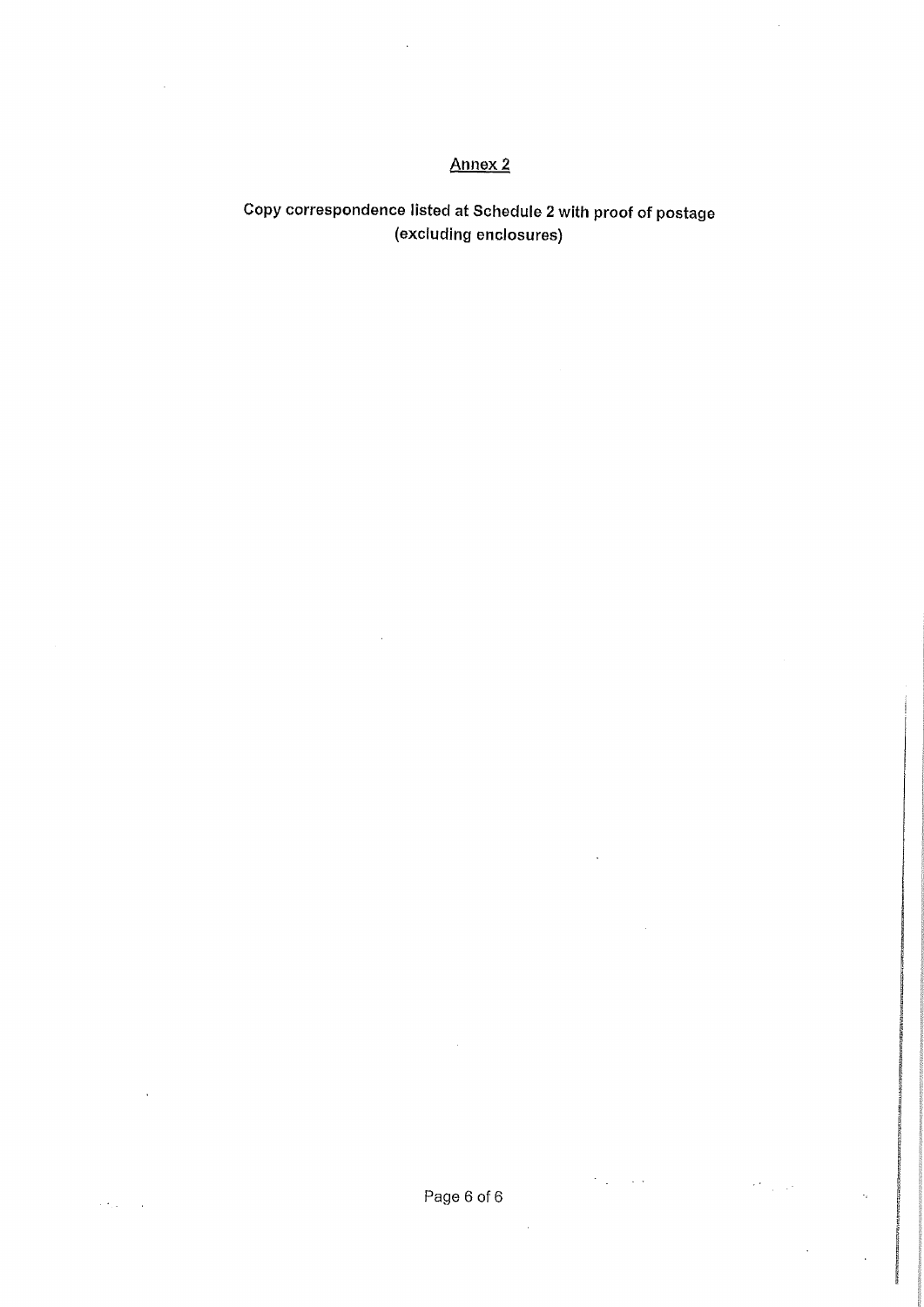

Zaiga Udre 3 River Road Littlehampton West Sussex BN17 5BN

21 March 2016

Dear Ms Udre

### Referral to the High Court under Section 29 (4) of the National Health Service Reform and Health Care Professions Act 2002

I am writing to you on behalf of The Professional Standards Authority for Health and Social Care (The Authority). We oversee the work of the nine regulatory bodies that regulate health professionals in the UK and social workers in England. We review the regulators' performance and audit and scrutinise their decisions about whether people on their registers are fit to practise, including the<br>Nursing and Midwifery Council.

The Authority has decided to refer the decision in your case by the Conduct and Competence Committee of the Nursing and Midwifery Council on 22 January 2016 to the High Court in accordance with Section 29(4) of the National Health Service Reform and Health Care Professionals Act 2002. This power allows us to refer a regulatory body's relevant decision to court if it has been deemed by the Authority that the decision is not sufficient (whether as to a finding or a penalty or both) for the protection of the public. Consideration of whether a decision is sufficient for the protection of the public involves consideration of whether it is sufficient:

- (a) to protect the health, safety and well-being of the public;
- (b) to maintain public confidence in the profession concerned; and
- (c) to maintain,;proper professional standards and conduct for members of that profession,

The referral process will be commenced with the issue of an Appellant's Notice on or before 24 March 2016,

Please let me know as soon as possible if you would like The Authority's solicitors, Capstlcks, to correspond with you In person, or with your representative on this matter.

I he Professional Standards Authority for Health and Social Care 157-197 Buckingham Palace Road, London SW1W 9SP T 020 7389 8030 www.professionalsfandards.org.uk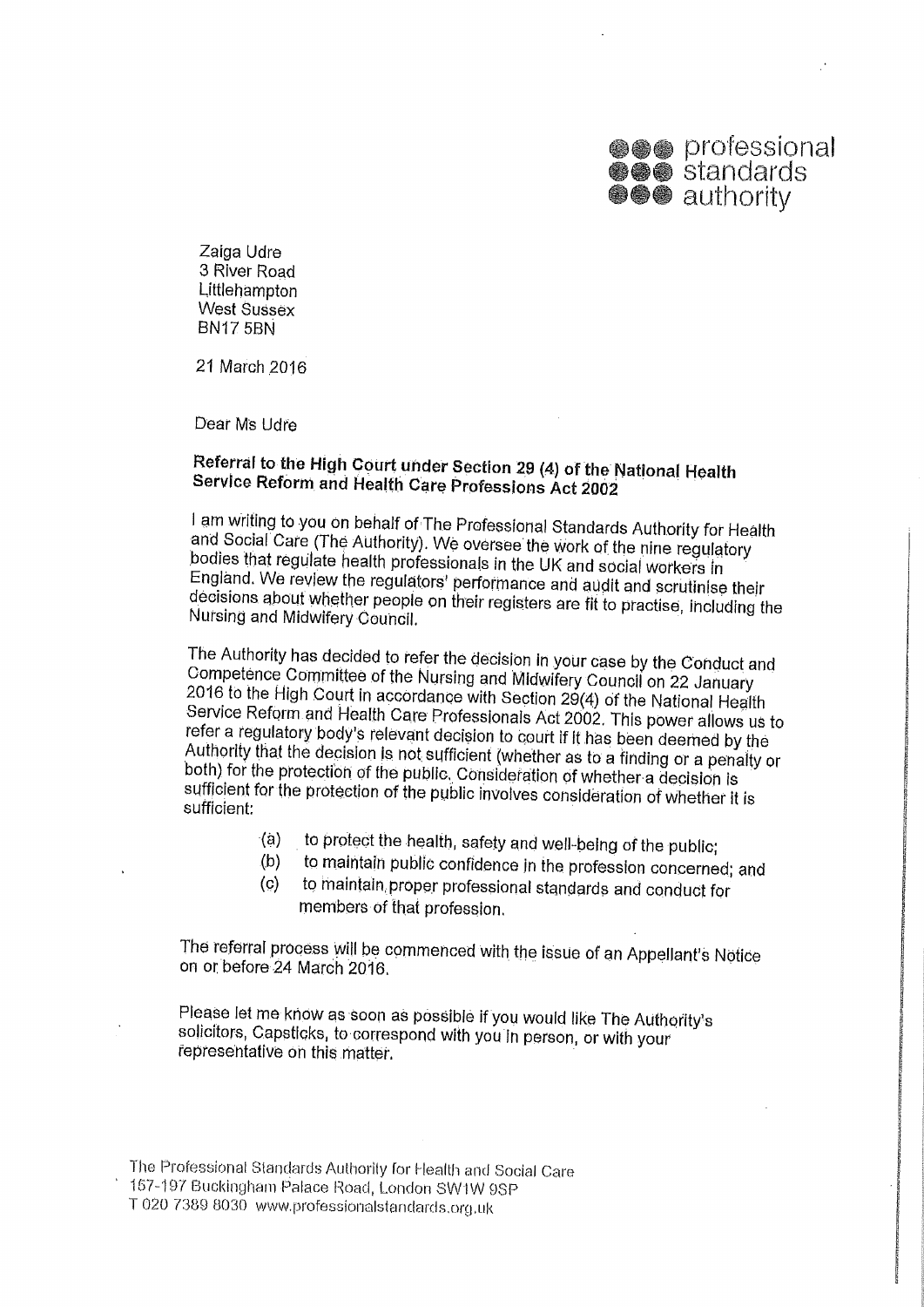I am writing today to the Nursing and Midwifery Coundit to inform them of the referral.

Yours sincerely Ftill

Julia Lloyd Senior Scrutiny Officer Professional Standards Authority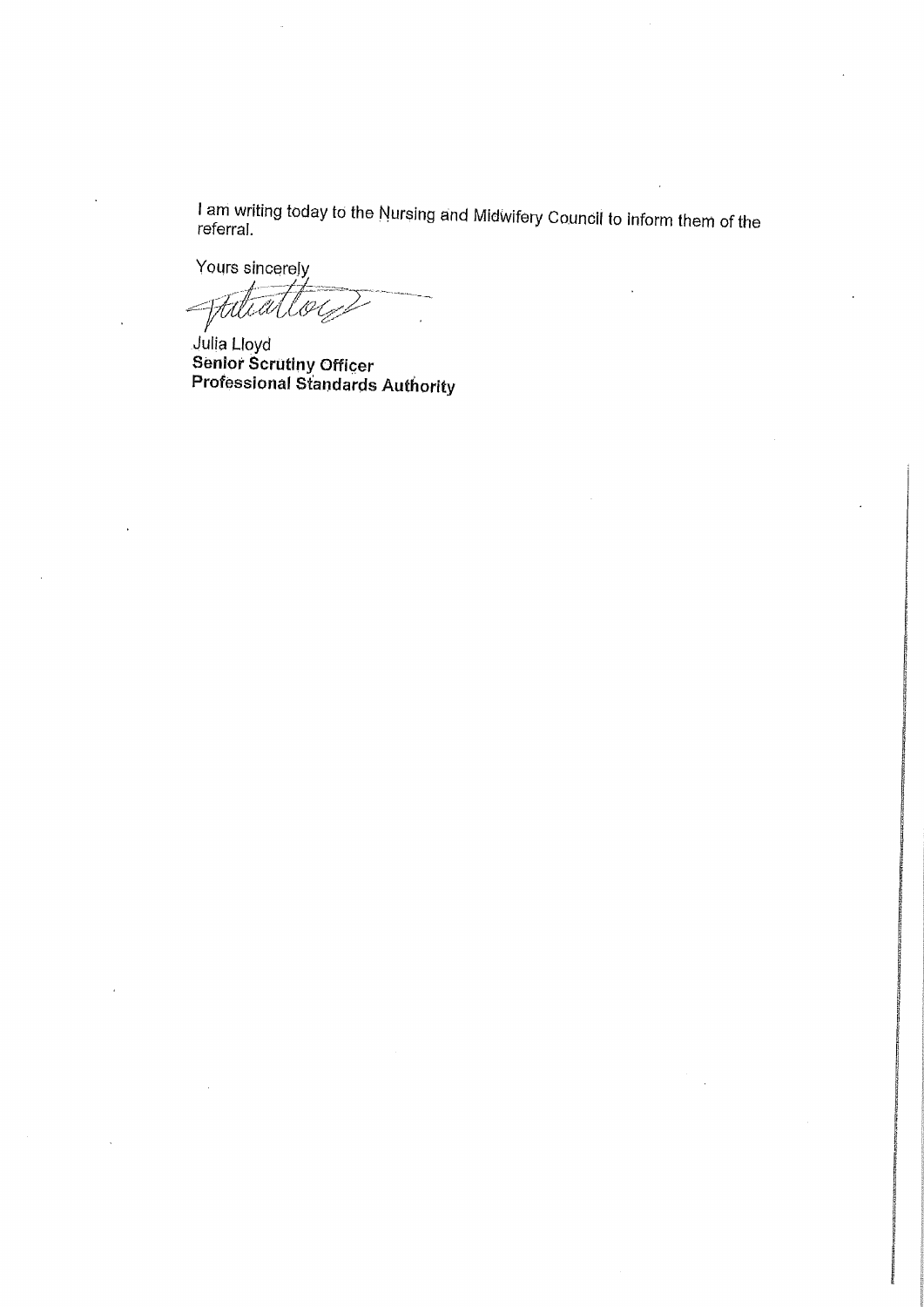**Strictly Private and Confidential** Ms Zaiga Udre 3 River Road Little Hampton West Sussex BN17 5BN

By First Class Post & Special Delivery: AE984095092GB

24th March 2016

Your ref: Ourref: NXB/JZM/105417/15783800

Your contact: Jamie Miller T 020 8780 4908 F 020 8780 4603 E Jamla.miller@capsticks.com

Dear Ms Udre

### Professional Standards Authority for Health and Social Care -v- (1) Nursing and Midwifery Council and (2) Ms Zaiga Udre Court Reference: C0/1594/2016

We are the solicitors for the Appellant in this matter, the Professional Standards Authority for Health and Social Care ("the Authority").

#### A. The Role of the Authority

The Authority is responsible for overseeing the UK's nine health and care professional regulatory bodies, including the Nursing and Midwifery Council. Its oversight and scrutiny of the regulators is important for protecting users of health and social care services and the public.

The Authority reviews all final decisions made by each regulator's Fitness to Practise Committee. The Authority can then refer those decisions to Court if it considers they are unduly lenient and do not protect the public.

The Authority has reviewed the decision of the Conduct and Competence Committee of the Nursing and Midwifery Council (the "CCC"), which considered allegations in relation to your conduct at a hearing which took place on 22 January 2015.

It is of the view that the decision of the CCC to impose a 12 month suspension order was an unduly lenient sanction. The Authority therefore lodged an Appeal at the High Court of Justice on 24 March 2016.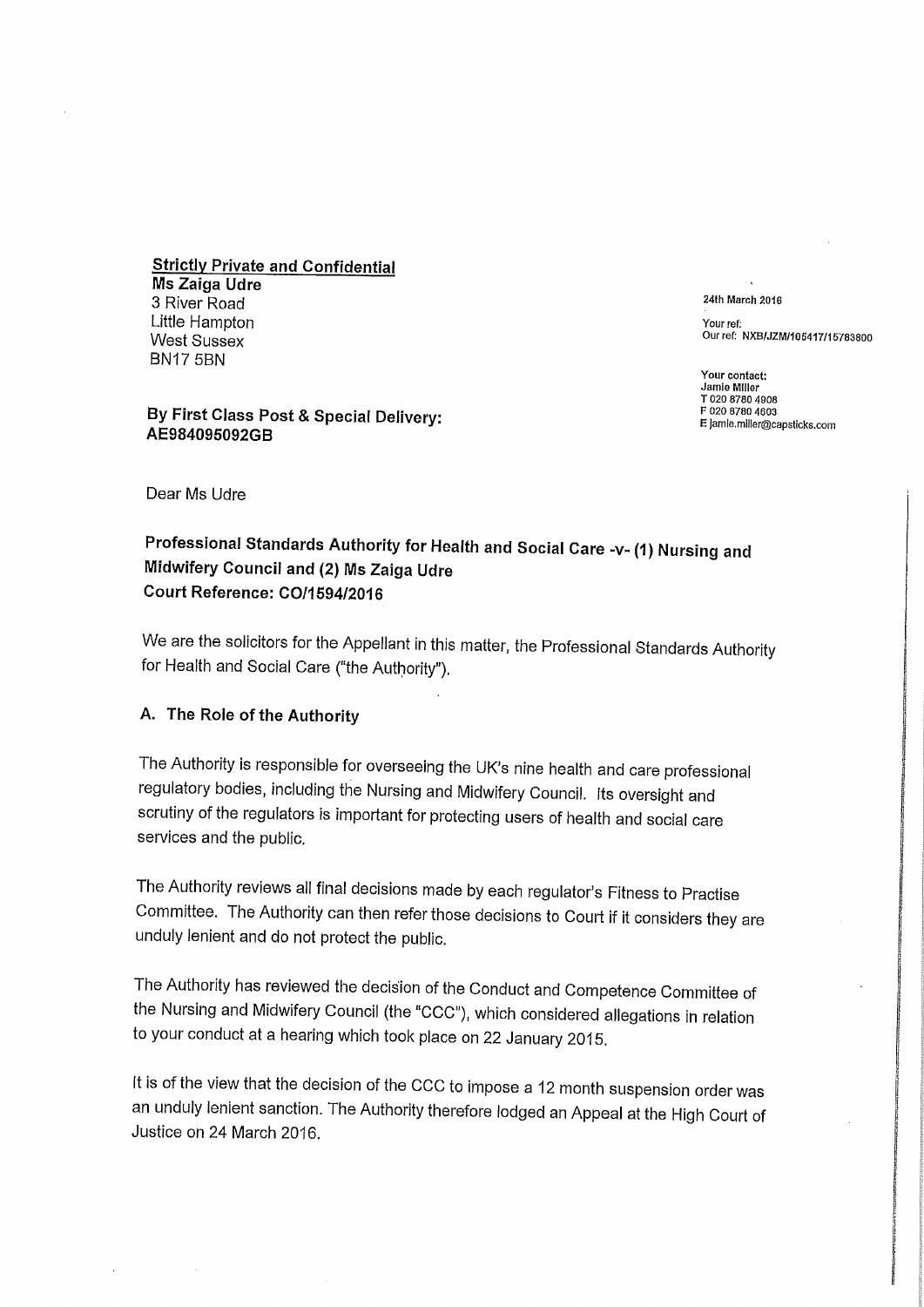From the enclosed documents, you will see that the Authority has requested that the Court quash the decision of the CCC and substitute an order for Strike Off. The reasons for this are set out in the attached document entitled "Grounds of Appeal".

### B. Service of Documents

Please find enclosed the following documents by way of service upon you:

- 1. A sealed copy of the Appellant's Notice (Form N161);
- 2. A copy of the Grounds of Appeal;
- 3. A copy of the decision of the Conduct and Competence Committee, dated 22 January 2016; and
- 4. A copy of HM Courts & Tribunal Service Protect Note to Defendant and Interested Parties.

Please note that these documents have also been served on the Nursing and Midwifery Council.

### C. Next Steps

We should be grateful if you would please acknowledge safe receipt of the above documents.

A Skeleton Argument, which is a written document setting out the Authority's position in more detail, and bundle of relevant documents, will follow in due course.

### We strongly recommend you seek independent legal advice as a matter of urgency.

If you have any queries in relation to these proceedings, please do not hesitate to contact us, although we should be clear that we cannot provide you with legal advice.

Yours faithfully

Capsticks Solicitors LLP Encs Please see above.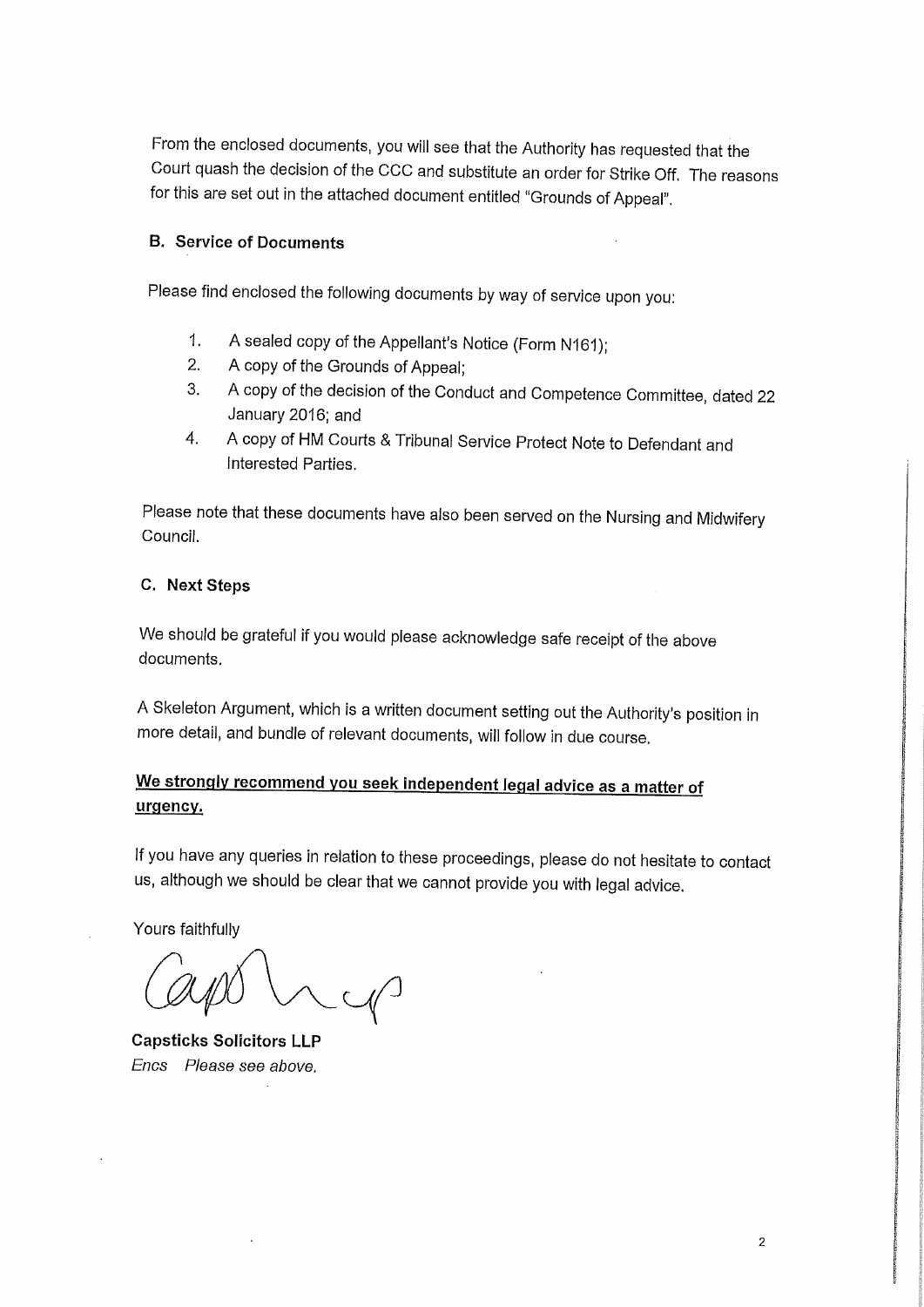鸱 RoughMail

# Track your item Proof of delivery

Item: AE984095092GB Latest update: Returned to sender

via Special Delivery Guaranteed™ Your item with reference AE984095092GB was delivered back to sender from our WIMBLEDON Delivery Office before 08:05 on 18/04/16.

Find out more about our Return to Sender process.

Proof of delivery

Printed name: LF Date: 18 April 2016, 08:05am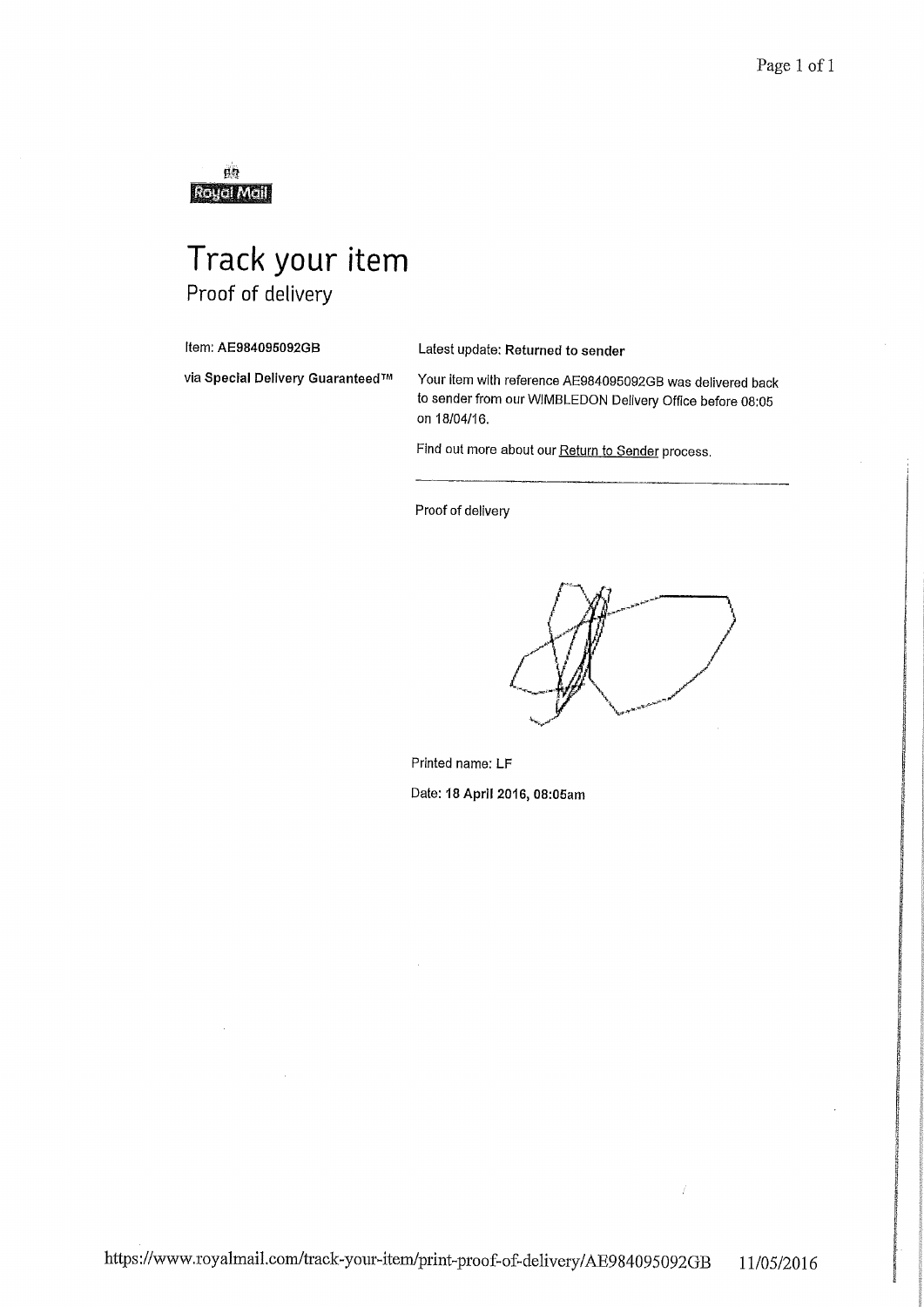Strictly Private and Confidential Ms Z Udre 3 River Road Little Hampton West Sussex BN17 5BN

15th April 2016

Your ref: Ourref: KQS/JZM/105417/15939281

Your contact: Jamie Miller T 020 8780 4008 F 020 8780 4603 E jamle.miller@capsticks.com

By Post Only

Dear Ms Udre

### Professional Standards Authority for Health and Social Care -v- (1) Nursing and Midwifery Council and (2) Ms Zaiga Udre Court Reference: C0/1594/2016

We write further to our previous correspondence in relation to the above matter.

Please find enclosed a copy of a letter we have received from the Court.

Yours faithfully

 $C_1$ 

Capsticks Solicitors LLP

Enc.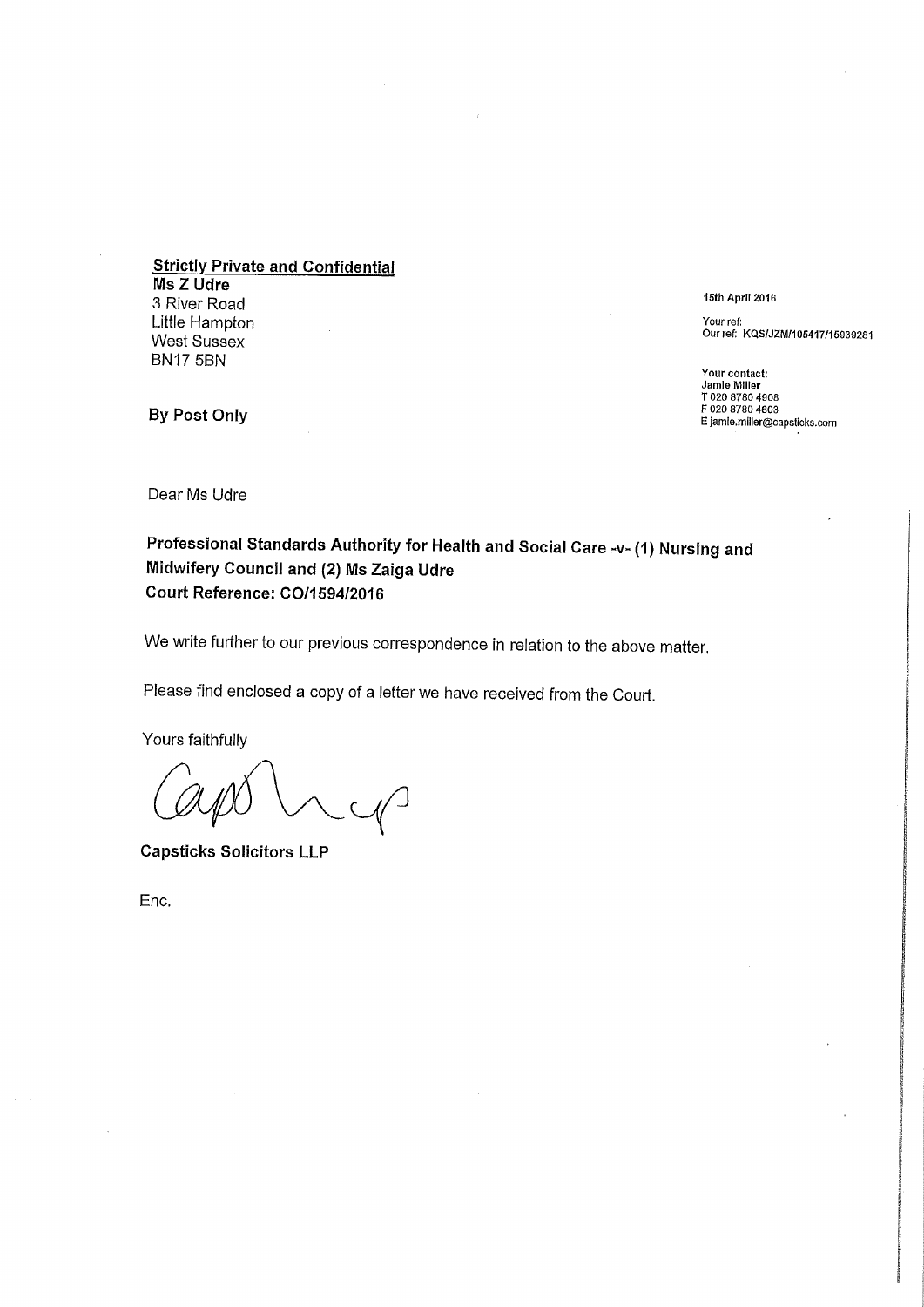

Private and confidential Miss Zaiga Udre 3 River Road Littlehampton West Sussex BN17 5BN

19 April 2016

Ourref; 041466/2013 Senior Lawyer: Kristian Garsed Direct line: 020 7681 5672 Email:kristian.garsed@nmc-uk,org Paralegal: Ryan Jeffs Direct line: 020 7681 5569 Email: ryan.jeffs@nmc-uk.org

### Recorded Delivery

Dear Miss Udre

## Professional Standards Authority for Health and Social Care (PSA) v (1) Nursing and Midwifery Council (NIVIC) and (2) Zaiga Udre

### Case Number: C0/1957/2016

I write in relation to the above appeal by the PSA, brought in respect of the decision of<br>the NMC's Conduct and Competence Committee ("CCC") in the respect of your case that concluded on when you were made subject to a 12 months suspension order on 22

## NMC's position regarding the PSA Appeal:

We have now had the opportunity to consider the PSA's grounds of appeal. After careful consideration, it is the view of the NMC that we will concede the appeal. After careful consideration, it is the view of the NMC that we will concede the appeal in full and agree<br>to an order quashing the decision of the CC to an order quashing the decision of the CCC to impose a 12 month suspension order and substituting that order with a striking off order.

<u>Please note that our position in relation to the costs of this appeal is as follows:</u><br>We are willing to pay the costs incurred by the PSA, up until 3 May 2016. This is in order to give you time to consider your position in relation to the PSA appeal and to<br>obtain legal advice if appropriate.

First Floor, 1 Kemble Street, London WCEB 4AN T +44 20 7462 5800/5801 F +44 20 7580 3410 DX 37970 Kingsway www.nmc.org.uk.

The nursing and midwifery regulator for England,<br>Scotland, Wales and Northern Ireland Registered charity in Englend end Wales (1091434) and in Scotland (80038362)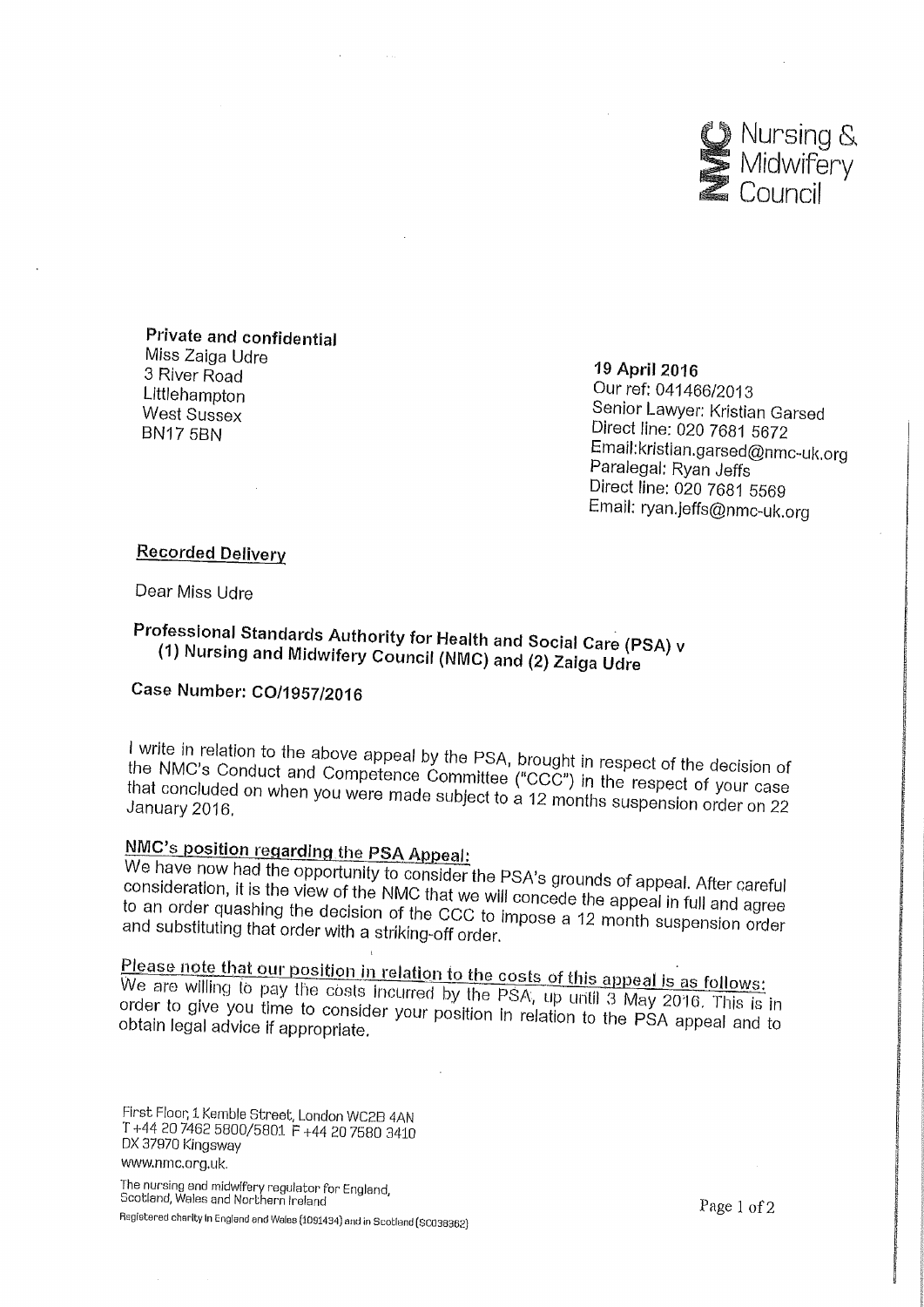If you do not agree to concede the appeal on the terms above by this deadline, or if matters in relation to this appeal are unreasonably protracted for any other reason, our position will be that the NMC should not be held liable for the costs of any party incurred beyond this date. It will also be our position that any further costs incurred by us beyond this date should be paid by you.

If you are unrepresented and require further independent advice in relation to this appeal, you may wish to inquire at your local Citizens Advice Bureau. If you are based in the London area, the Royal Courts of Justice run a Citizens Advice Bureau which provides free guidance to those with cases in the High Court, who lack legal representation. There is also detailed advice on the Royal Courts of Justice website: please see http://www.rciadvice.org.uk/civil-law/.

Please contact me or Kristian Garsed by 3 May 2016 to inform us of your position. Our contact details can be found at the top of this letter.

Yours sincerely

Ryan Joffs

Paralegal Regulatory Legal Team Nursing and Midwifery Council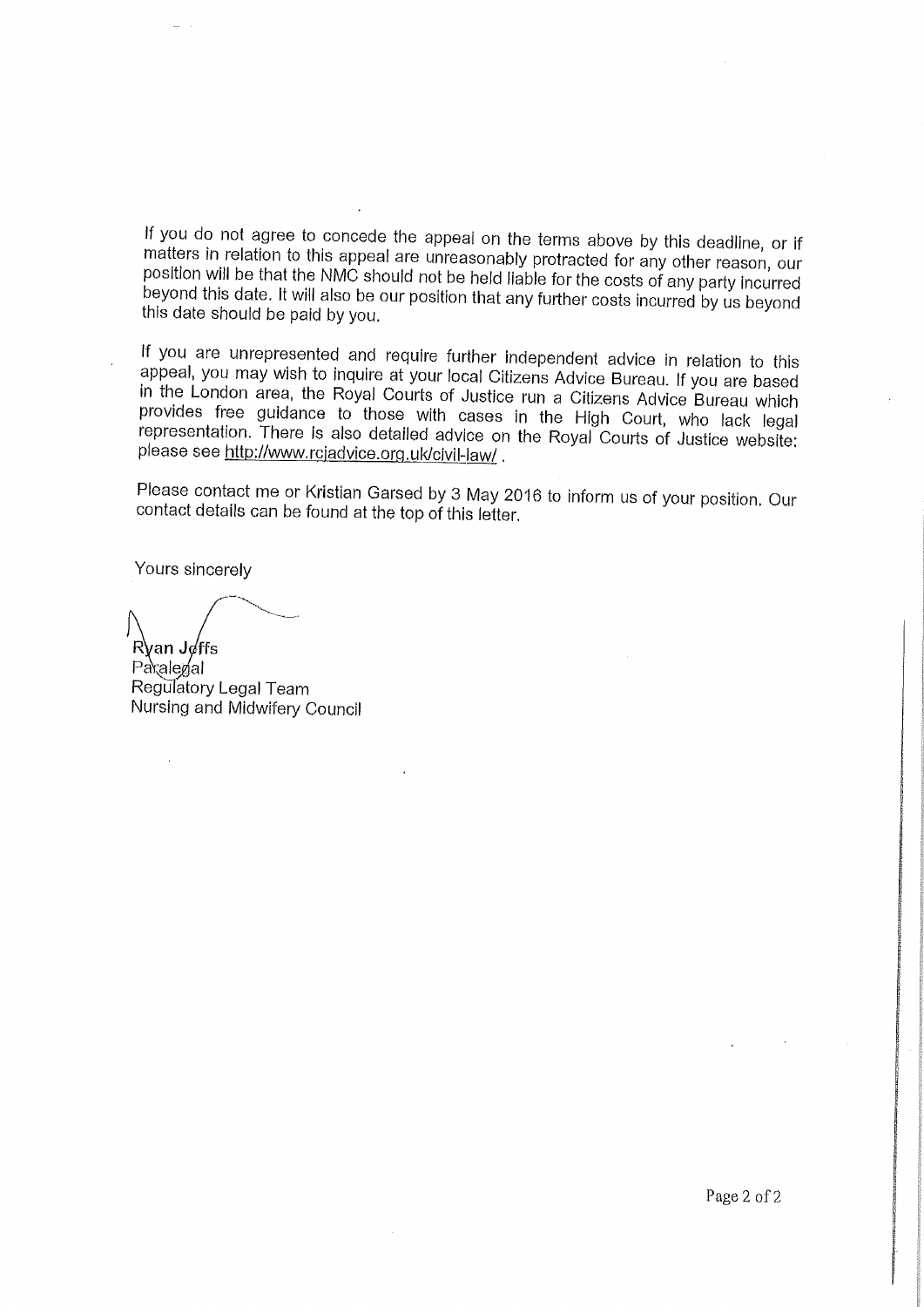**Strictly Private and Confidential** Wis Zaiga Udre 3 River Road Little Hampton West Sussex BN17 5BN

#### By Special Delivery and First Class Post AF485934979GB

21st April 2016

Your ref: Our ref: KQS/JZM/105417/15980879

Your contact: Jamie Miller T 020 8780 4908 F 020 8780 4603 E Jamie.miller@capsticks,com

Dear Ms Udre

### Professional Standards Authority for Health and Social Care -v- (1) Nursing and Midwifery Council and (2) Ms Zaiga Udre Court Reference: C0/1594/2016

We write further to our letter of 24 March 2016, a further copy of which is enclosed for your ease of reference. As you are aware, we act for the Authority, who is the Appellant in this matter.

As previously detailed in our letter of 24 March 2016, the Authority reviewed the decision of the Conduct and Competence Committee of the Nursing and Midwifery Council (the "CCC"), which considered allegations in relation to your conduct at a hearing which took place on 22 January 2016.

The Authority is of the view that the decision of the CCC to impose a 12 month suspension order is not sufficient to protect the public. The Authority therefore lodged an Appeal at the High Court of Justice on 24 March 2016. A hearing has not yet been listed for this Appeal.

Please find enclosed a letter from the Nursing and Midwifery Council confirming that they will be conceding the Appeal in full and that they agree to an Order quashing the decision of the CCC to impose a 12 month suspension order and substituting that order with a striking-off order.

We should be grateful if you would please contact us on or before 3 May 2016 to confirm your position in relation to the Appeal. We should also be grateful if you would confirm if you are represented.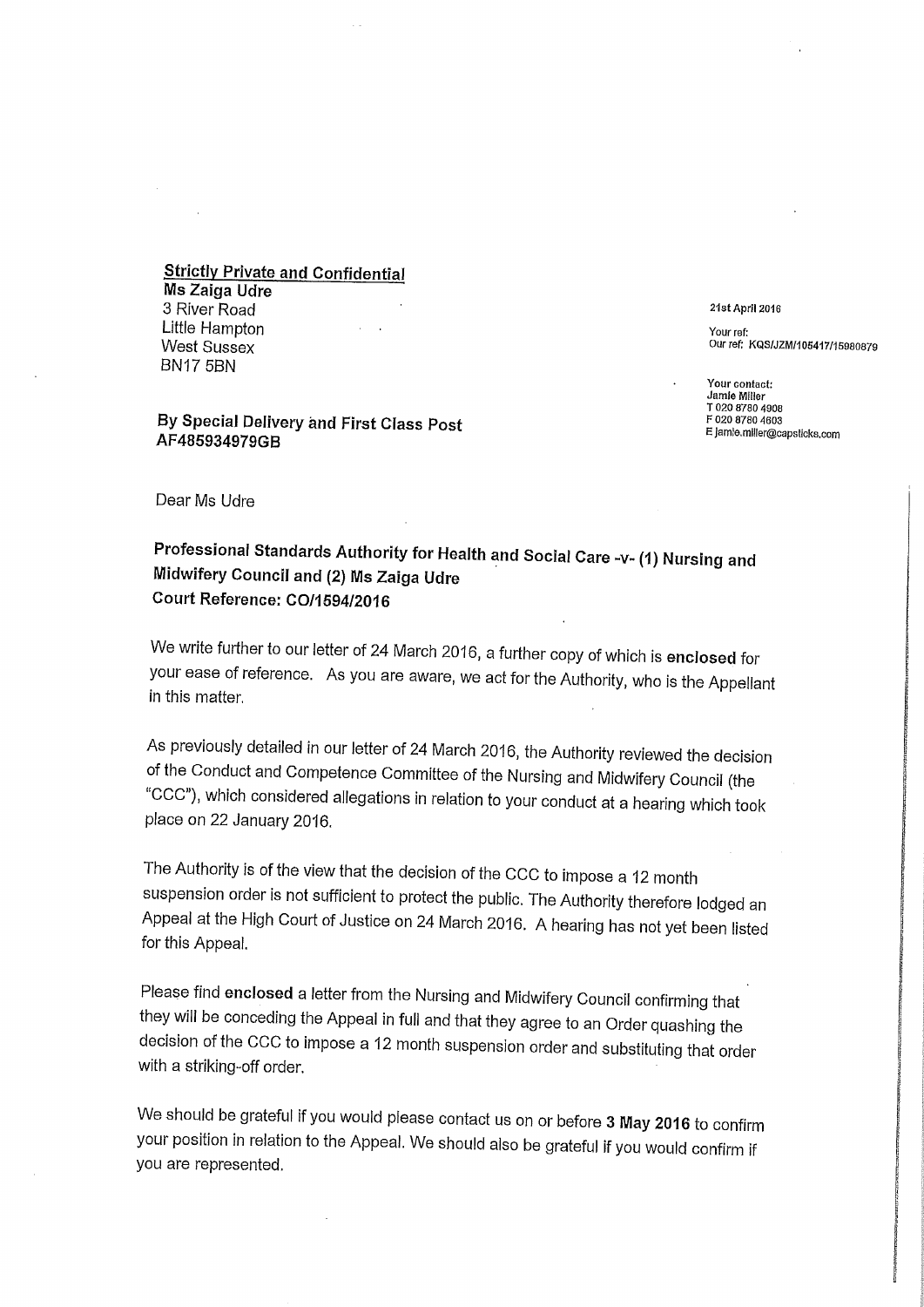### We strongly recommend you seek independent legal advice as a matter of urgency.

If you have any queries in relation to these proceedings, please do not hesitate to contact us, although we should be clear that we cannot provide you with legal advice.

2

Yours faithfully

Capsticks Solicitors LLP

Enc.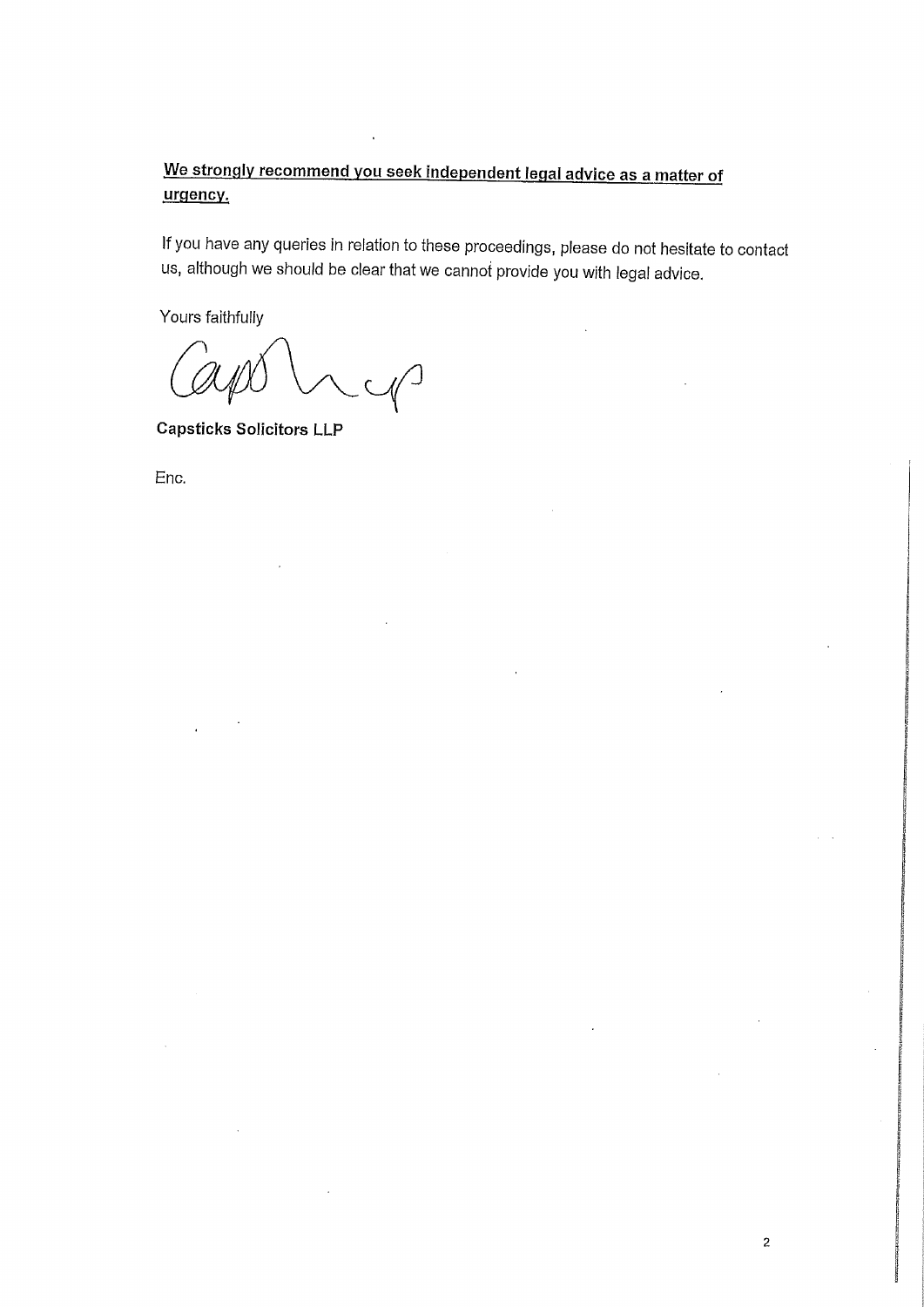gģ Royal Mail

# Track your item Proof of delivery

Item: AF485934979GB Latest update: Returned to sender

via Special Delivery Guaranteed™ Your item with reference AF485934979GB was delivered back to sender from our WIMBLEDON Delivery Office before 08:19 on 26/04/16.

Find out more about our Return to Sender process.

Proof of delivery

Printed name: LF Date: 26 April 2016, 08:19am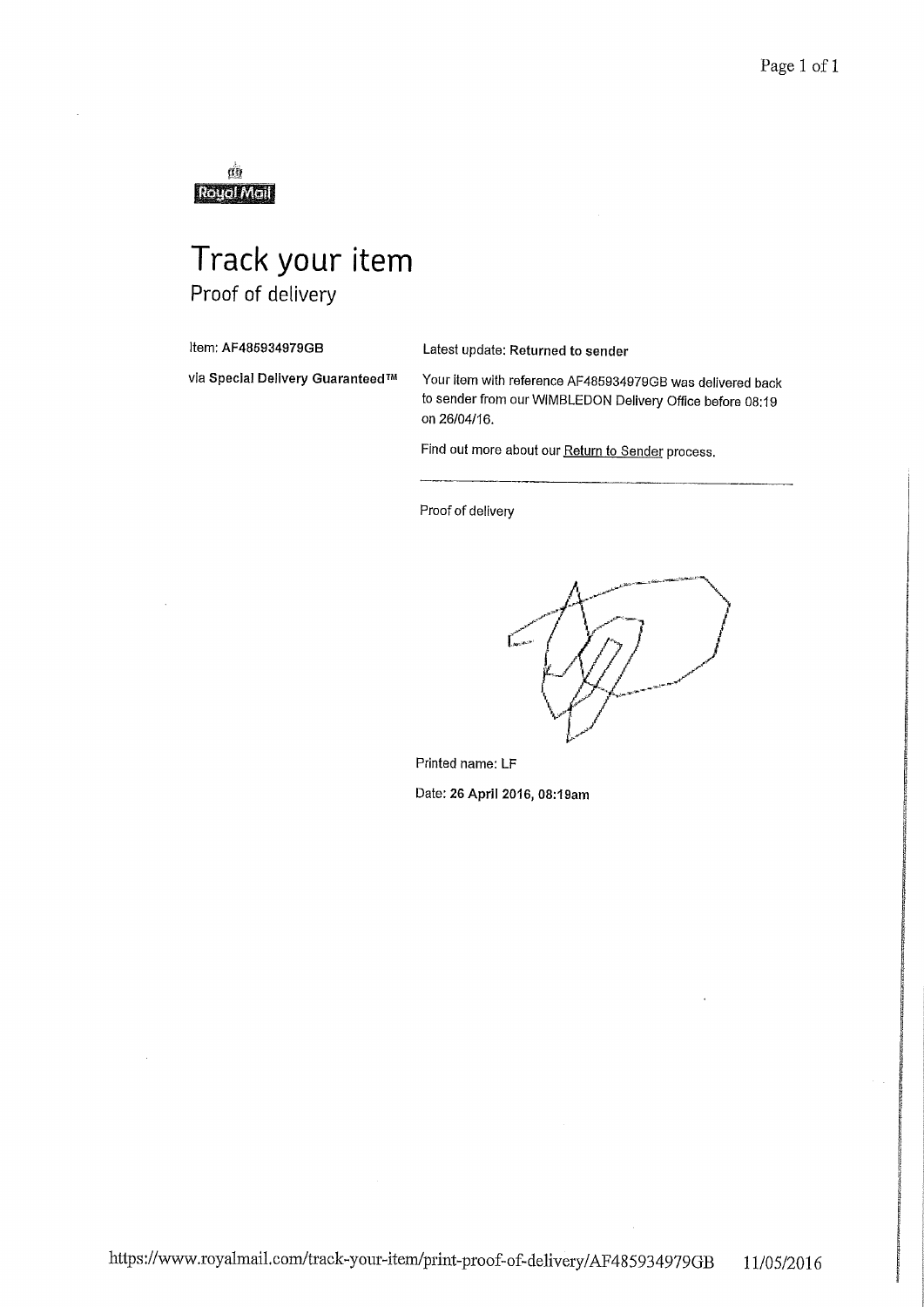**Strictly Private and Confidential** Ms Zaiga Udre 3 River Road Little Hampton West Sussex BN17 5BN

By Special Delivery: AF485936175GB

5th May 2016

Your ref: Our ref: JZM/105417/16082832

Your contact: Jamie Miller T 020 8780 4908 F 020 8780 4603 E jamie.mlller@capsticks.com

Dear Ms Udre

 $\lambda$ 

Professional Standards Authority for Health and Social Care -v- (1) Nursing and Midwifery Council and (2) Ms Zaiga Udre Court Reference: C0/1594/2016

We write further to our previous correspondence in relation to the above matter.

Please find enclosed a copy of a letter we have received from the Court.

Yours faithfully

Capsticks Solicitors LLP

Enc.